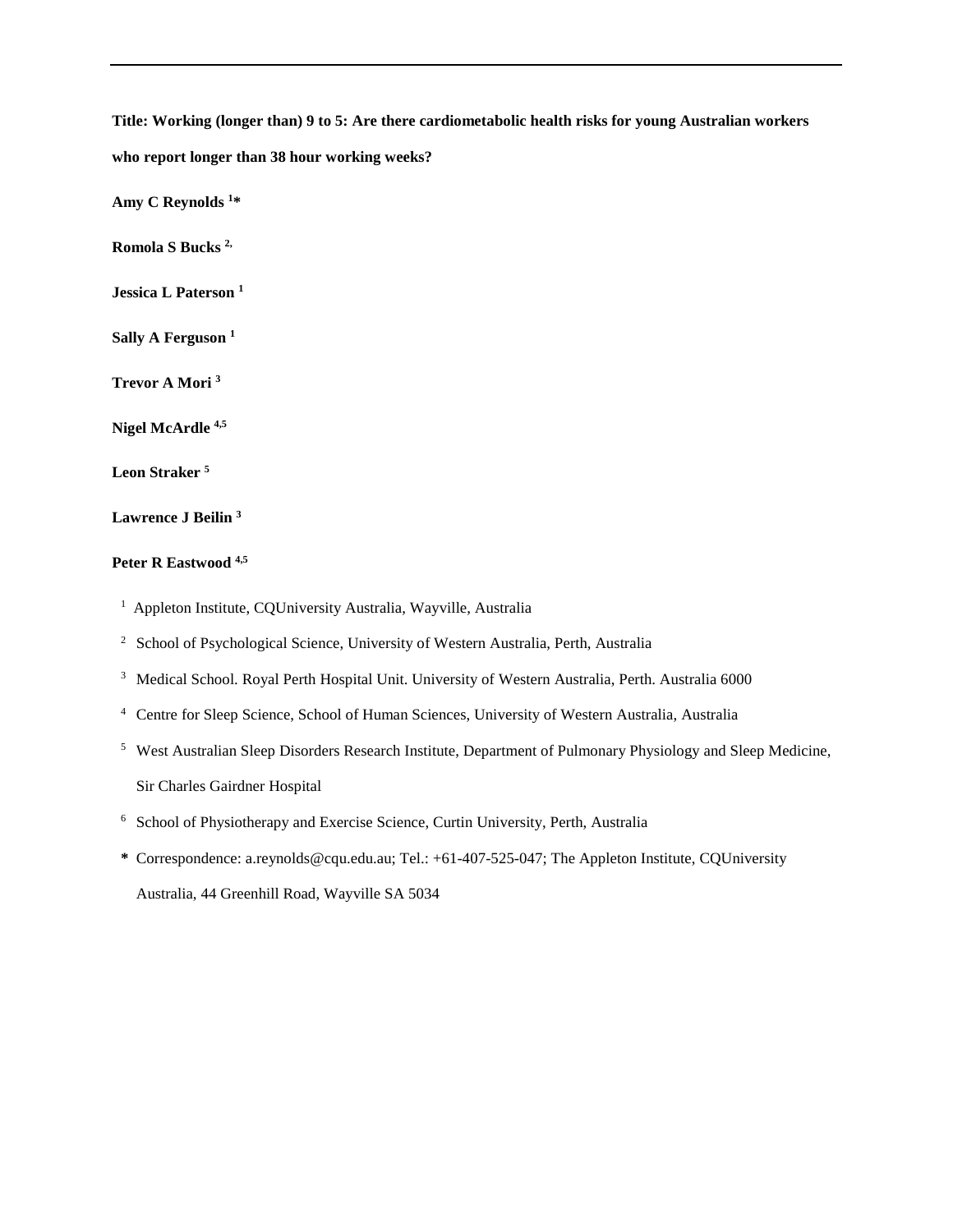### **Acknowledgments**

The authors gratefully acknowledge the ongoing input of the Raine Study participants and their families, the Raine Study Team for ongoing co-ordination of cohort follow-ups and data collection, and the National Health and Medical Research Council (NHMRC) for funding contributed to this research for the past 25 years. The core management of the Raine Study is funded by The University of Western Australia (UWA), Curtin University, The Telethon Kids Institute, Raine Medical Research Foundation, UWA Faculty of Medicine, Dentistry and Health Sciences, Women's and Infant's Research Foundation and Edith Cowan University. The 22 year Raine Study follow-up was funded by National Health and Medical Research Council of Australia project grants (1027449 (Eastwood et al), 1044840 (Straker et al) and 1021855 (Hall et al)), Future Health WA (G06302, Eastwood et al) and Safe Work Australia.

### **Author Contributions**

PRE and LS are the Director and Scientific Director, respectively, of the Raine Study and have ongoing involvement in study design. TAM, NM, LJB, RSB are all involved in study design and data collection. All authors contributed to data analysis approaches and techniques. ACR wrote the article with RB, JLP and SAF, and all authors provided meaningful revision and feedback on the manuscript.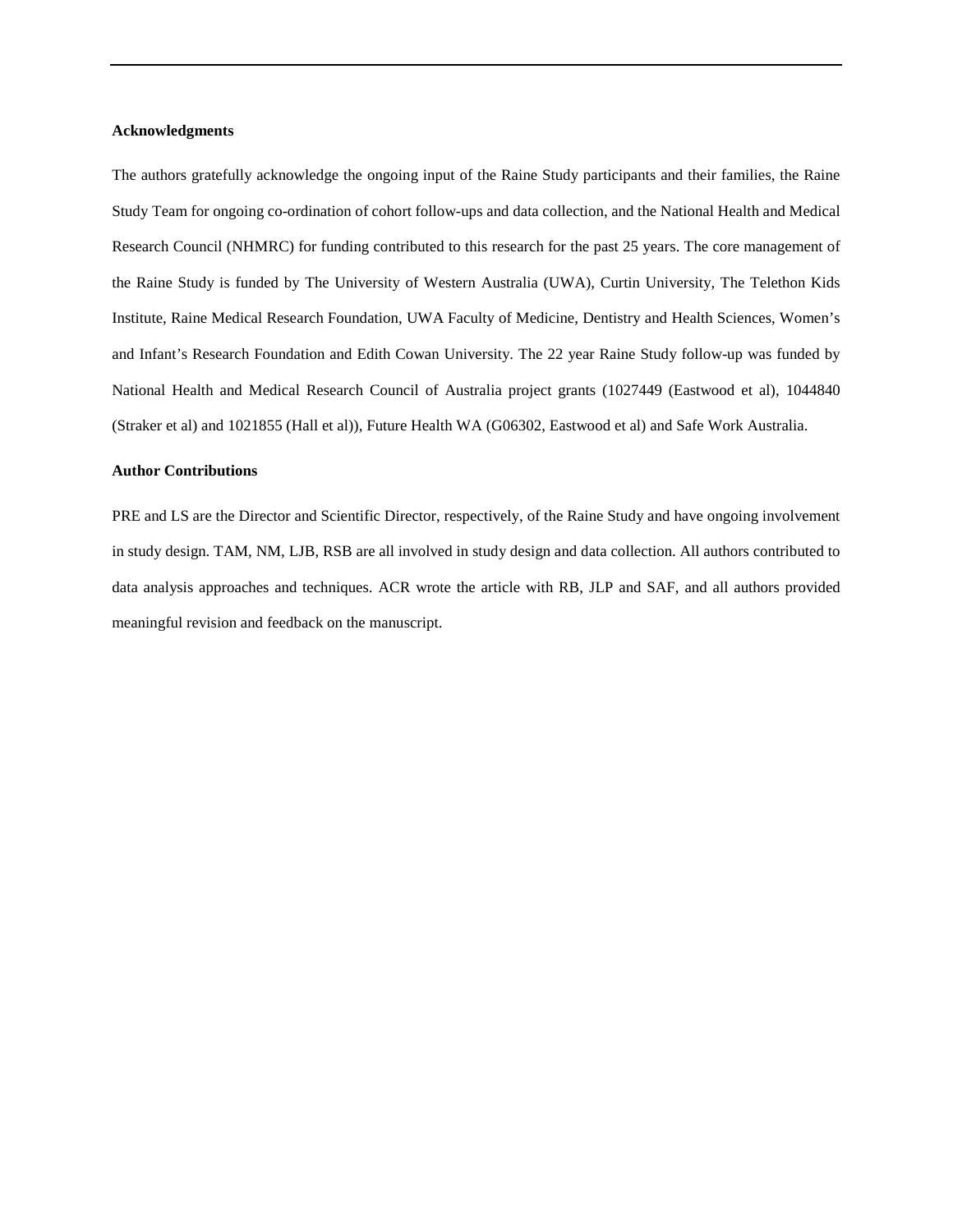### **Abstract:**

**Purpose:** The average Australian working week in middle-aged and older workers exceeds government recommendations. Long working weeks are associated with poor health outcomes; however, the relationship between long working weeks and health in young Australian workers is unknown.

**Methods:** Data were drawn from the 22 year follow-up of the Western Australian Pregnancy Cohort (Raine) Study in Perth, Western Australia. Information was available from 873 young adults about working hours per week, shift work and sleep duration. Blood samples provided measures of cardiometabolic risk (CMR) factors.

**Results:** Almost one-third (32.8%) of young workers reported >38h working weeks. This was commonly reported in mining and construction industries for males; health and social assistance, mining, and retail trade industries for females. CMR factors including increased waist circumference, higher fasting plasma glucose, and reduced HDLcholesterol, were associated with >38h working weeks. These relationships were not moderated by gender, or by BMI for glucose and HDL-cholesterol. Total sleep time was significantly lower in both male and female workers reporting >38h working weeks, but did not mediate the relationships seen with CMR factors.

**Conclusions:** These findings point to early associations between >38h working weeks and CMR risk, and highlight the potential benefit of making young employees aware of the health associations with working arrangements to reduce the longer-term relationships seen with working hours and poor cardiometabolic health in population studies.

**Keywords:** Working hours, sleep, cardiometabolic, Raine Study, health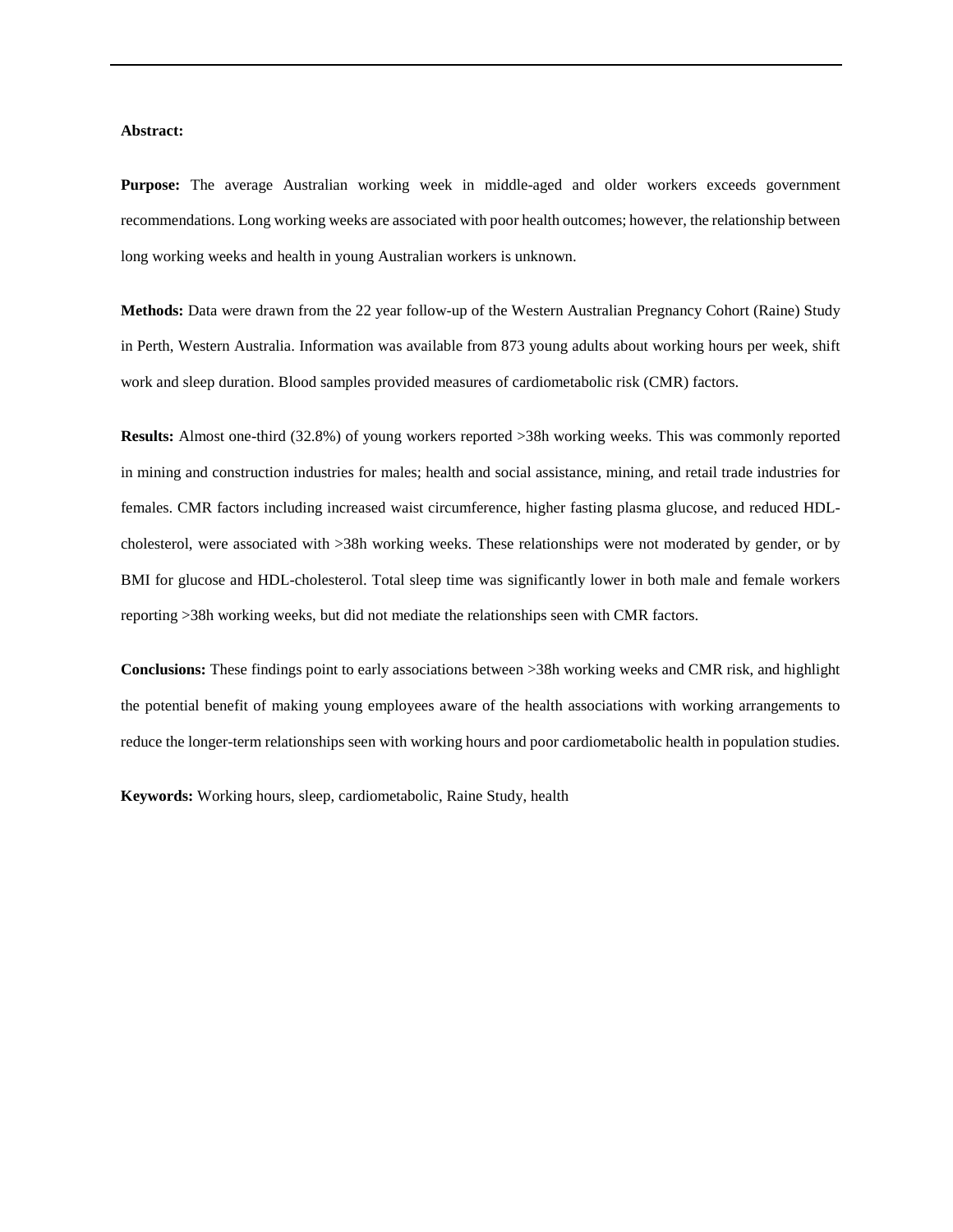#### **1. Introduction**

Awareness of the association between long working hours and physical health in the broader population is growing.(Cho et al. 2015) Despite negative associations between working hours, sleep loss and physical health in middle-aged and older workers, little is known about the influence of long working weeks on young workers' physical well-being. To date, research on poor health outcomes associated with employment in young workers has focused predominantly on factors influencing occupational health outcomes, including work-related illness and injury.(Hollenbeck, 2013) Such research has shown that young workers are more likely to be injured at work than their older counterparts (Safe Work Australia, 2010). Young workers are also over-represented in the casual workforce, making up 40% of this workforce in Australia (Blewett et al., 2014). Casual, or precarious, work has been associated with more negative work health and safety (WHS) outcomes, compared to full-time work (Park and Butler 2001). In addition, long working weeks combined with the unpredictable nature of casual work has been associated with significant disruption to the personal life and sense of work-life balance for young workers (Bohle, 2004). This may explain why young workers in Australia report high levels of absenteeism and presenteeism (at work but not functioning fully due to illness) (Straker et al., 2013; Kyaw-Myint et al., 2015). Taken together, it is evident that young workers may be at particularly high risk of negative health outcomes as a result of long working weeks. This is concerning as Australian Bureau of Statistics (ABS) quarterly labour force data (2014) indicate that Australian employees average a longer full-time working week (Workplace Gender Equality Agency, 2016) than the Australian Government recommendation of 38 hours per week (Fair Work Ombudsman, 2016). However, there are currently no empirical data in young workers that document the impact of long working weeks on cardiometabolic risk.

Given that both shorter sleep and increased cardiometabolic risks are reported in middle aged and older cohorts working long weeks (Kivimaki et al., 2017; Kivimaki et al., 2015; Virtanen et al., 2012), clarifying these relationships will be key to informing early intervention approaches to support young workers. Studies in middle-aged and older workers show diastolic blood pressure is increased in assembly-line employees who work more than 40h/week (Nakamura et al., 2012). Further, long working weeks are associated with an array of adverse cardiometabolic outcomes (Kobayashi et al. 2012; Kawakami et al., 1999) including atrial fibrillation (e.g. Kivimaki et al., 2017) and coronary heart disease (e.g. Virtanen et al. 2012). Of note, in middle-aged Australians the association between long working weeks and higher BMI is mediated by short sleep duration, suggesting that this may be one pathway linking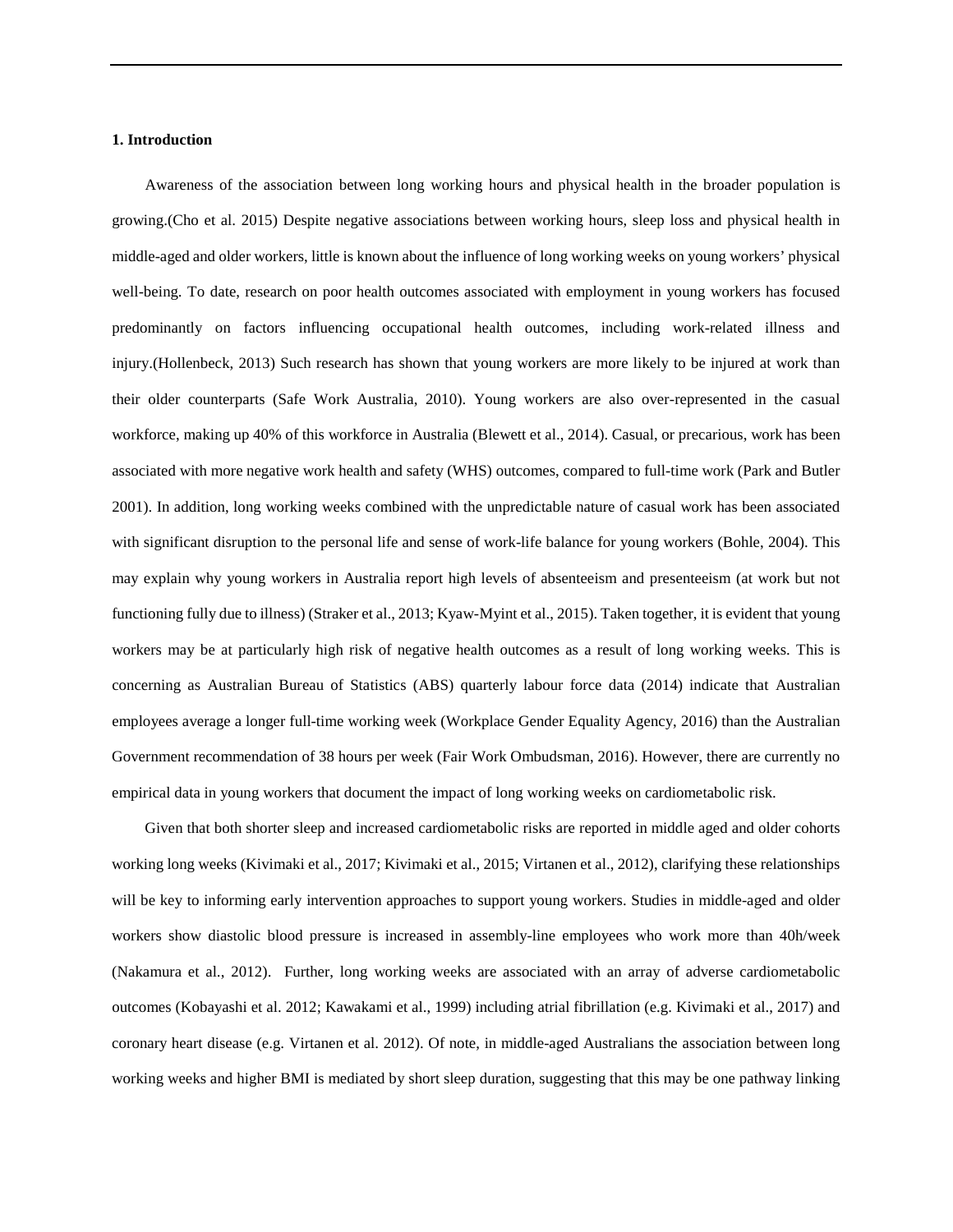long working weeks and obesity in middle-aged cohorts (Magee, Caputi & Iverson, 2011). In general, studies of associations between long working weeks and poor health outcomes have been undertaken in middle-aged and older workers (Escoto et al., 2010; Bannai and Tamakoshi 2013; Cho et al. 2015). It is unknown whether cardiometabolic risk indicators are affected by long working weeks in young workers, who are relatively new to the workforce and often have added time burdens associated with balancing study and work commitments which may influence this relationship. This paucity of data limits our understanding of the aetiology of working hours and increased cardiometabolic risk in the workforce. Clearer insight into the relationship between working hours and cardiometabolic health risks in young workers early in employment is an important addition to our current understanding of working hours and cardiometabolic health risk.

With this in mind, the primary aims of this research were to determine (1) the prevalence of working weeks longer than 38h in young Australian workers; (2) whether working weeks >38h were associated with increased cardiometabolic risk compared to  $\leq$ 38h weeks; and (3) whether short sleep mediates the relationship between >38h working weeks and cardiometabolic risk.

#### **2. Materials and Methods**

#### *2.1 Study population*

Participants of this study were from the Western Australian Pregnancy Cohort (Raine) Study (also known as the Raine Study; **[www.rainestudy.org.au\)](http://www.rainestudy.org.au)/)** (Straker et al., 2016). Briefly, the Raine Study is a longitudinal study of 2,868 live births from pregnancies recruited at 18 weeks gestation during the period 1989-1991 through the King Edward Memorial Hospital, Perth, Western Australia (Newnham et al., 1993). Data in this manuscript represent the first crosssectional consideration of working hours relation to cardiometabolic risk factors for this cohort.

Active participants ( $n=2,086$ ) were invited to participate in data collection around the date of their  $22<sup>nd</sup>$  birthday. The Raine Study 22 year cohort follow-up was conducted with current ethics committee approval and informed written consent from all participants according to the Human Research Ethics Committee, University of Western Australia and Curtin University (ethics approval numbers: Curtin University (HR67/2013) and the University of Western Australia (RA/4/1/5202). The Raine cohort demographic characteristics are strongly representative of young adults in the Western Australian population (Straker et al., 2016).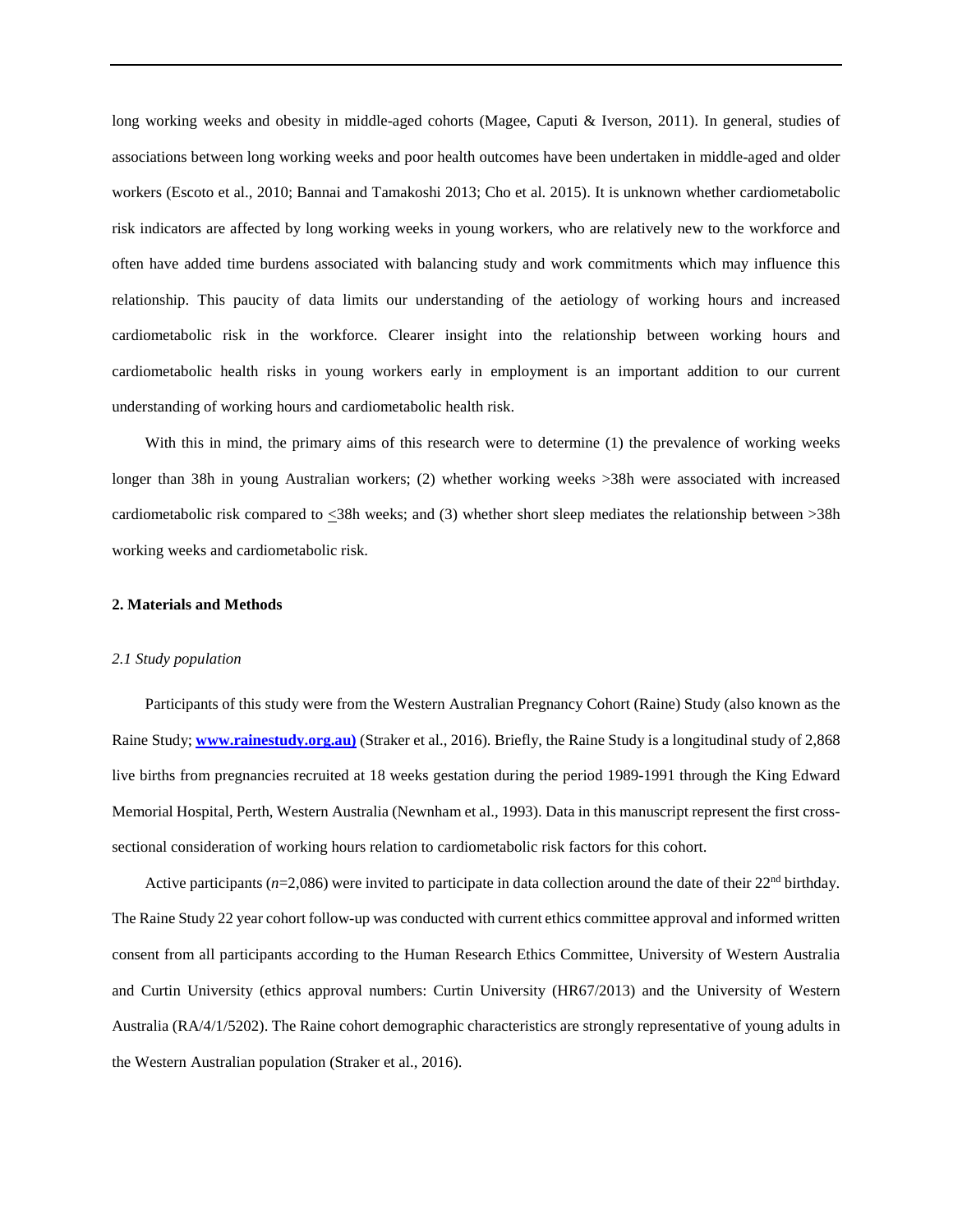## *2.2 Questionnaire*

Raine participants completed a detailed participant questionnaire and in-clinic health assessment. This questionnaire included a question about current full- and part-time working arrangements which was used to filter participants from the analysis who were unemployed at the time of the survey. This questionnaire also asked about current industry of employment (Straker et al., 2015) (particularly as mining (Campbell, 2002) and construction (Lingard, Francis & Turner, 2010) are associated with long working weeks), hours of work per week, hours of total sleep during a typical weekday (including naps) and self-reported sleep quality over the last month (long working weeks are associated with less sleep and poorer sleep quality (Virtanen et al., 2009), insufficient sleep is associated with cardiometabolic risk factors (Knutson, 2010) and may represent one pathway by which health is affected). Participants were also asked whether they identified as a shiftworker (Y/N) as high proportions of shiftworkers report working days longer than eight hours (Kobayashi et al., 2012). Highest education level and total pay per week after tax (according to 2012 tax brackets) were collected as indicators of socioeconomic status.

### *2.3 Determining habitual working weeks (*≤*38h/week;* >*38h/week)*

Typical working hours in a seven day week was assessed with two questions, to ensure the most accurate reflection of hours in a working week. Participants were asked to indicate how many hours per week they usually work in all (current) jobs, and how many hours their employer expected them to work in a typical seven day week. There was a strong correlation between these variables ( $r=0.91$ ,  $p<0.001$ ). Where participants had responded to both questions, an average value was calculated; where participants provided a response to only one working hours question this value was included. This approach was used to capture the potential working hours across a seven day period, and recognise that working hours may not be limited to those expected by a single paying employer. A total of 873 participants provided an estimate of working hours per week. The Australian Government recommends a working week of no more than 38 hours (Fair Work Ombudsman, 2016) as recent evidence in a large Australian cohort indicates that working more than 38 hours, particularly in women, has detrimental health consequences (Dinh, Strazdins & Welsh, 2017). These findings indicate a need to consider potential health impacts from a more conservative perspective in the modern workforce (>38 hours per seven day week) than existing literature which categorises longer working weeks from 40-48 hours. Accordingly, participants were divided into either <38h weeks (<38 working hours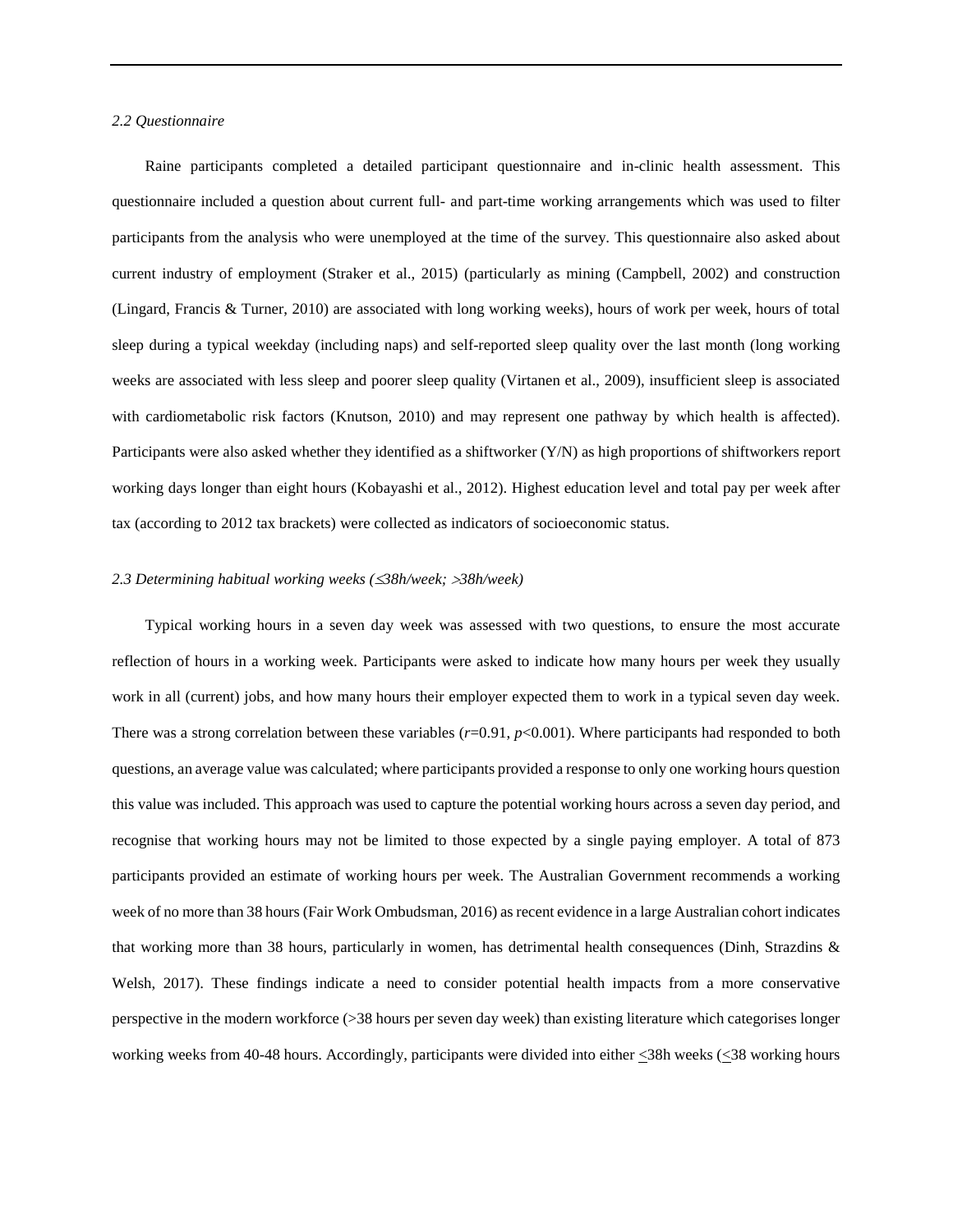per seven day week, and inclusive of casual and part-time workers) or >38h weeks (>38 working hours per seven day week) groups.

#### *2.4 On-site physical assessment and blood samples*

As reported previously trained research assistants collected information on height, weight, waist circumference and blood pressure (taken in a seated position using the Dinamap ProCare 100 Vital Signs Monitor from GE Healthcare Technologies, Rydalmere, Australia) (Straker et al., 2015; Le-Ha et al., 2013a; Le-Ha et al., 2013b). Blood samples were collected from a peripheral vein following an overnight fast (Straker et al., 2015), and assayed for glucose (collected in potassium oxalate/sodium fluoride tubes), triglycerides and high-density lipoprotein cholesterol (HDL-cholesterol; both analysed from serum) in the PathWest Laboratory at Royal Perth Hospital.

#### *2.5 Determining cardiometabolic risk*

Cardiometabolic risk has been quantified using calculation of a continuous clinical index of cardiometabolic (cCICR, e.g. Carroll et al., 2014; Okosun et al., 2010). Cardiometabolic risk factors were chosen for analysis based on previous variables used to calculate overall cardiometabolic and metabolic syndrome risk indices in adolescents (Okosun et al., 2010) and older adult populations (Carroll et al, 2014). These included waist circumference, mean arterial pressure (MAP; calculated as (2DBP+SBP)/3; note, MAP was used for cCICR in accordance with previous protocols, but systolic and diastolic blood pressure are reported as dependent variables) and fasting triglycerides, blood glucose and high density lipoprotein (HDL-cholesterol, to account for protective effects) were selected. Results are presented for individual cardiometabolic risk factors, as well as using a risk score for an overall continuous clinical index of cardiometabolic risk (cCICR), calculated based on the method of Carroll et al. (2014) and Okosun et al. (2010). The cCICR is composed of the five cardiometabolic risk factors selected. As each variable reflected close to a normal distribution, no transformations were conducted. Sex standardised z-scores using the sample means were calculated for each of the five risk factors, and the mean of these scores produced a cCICR risk score in accordance with previous methods (Carroll et al., 2014).

### *2.6 Data screening*

Of the cohort who responded to the Year 22 questionnaire, 940 identified as current workers. This cohort was filtered for individuals who self-reported a previous diagnosis of obstructive sleep apnoea (OSA; n=9 overall, n=4 in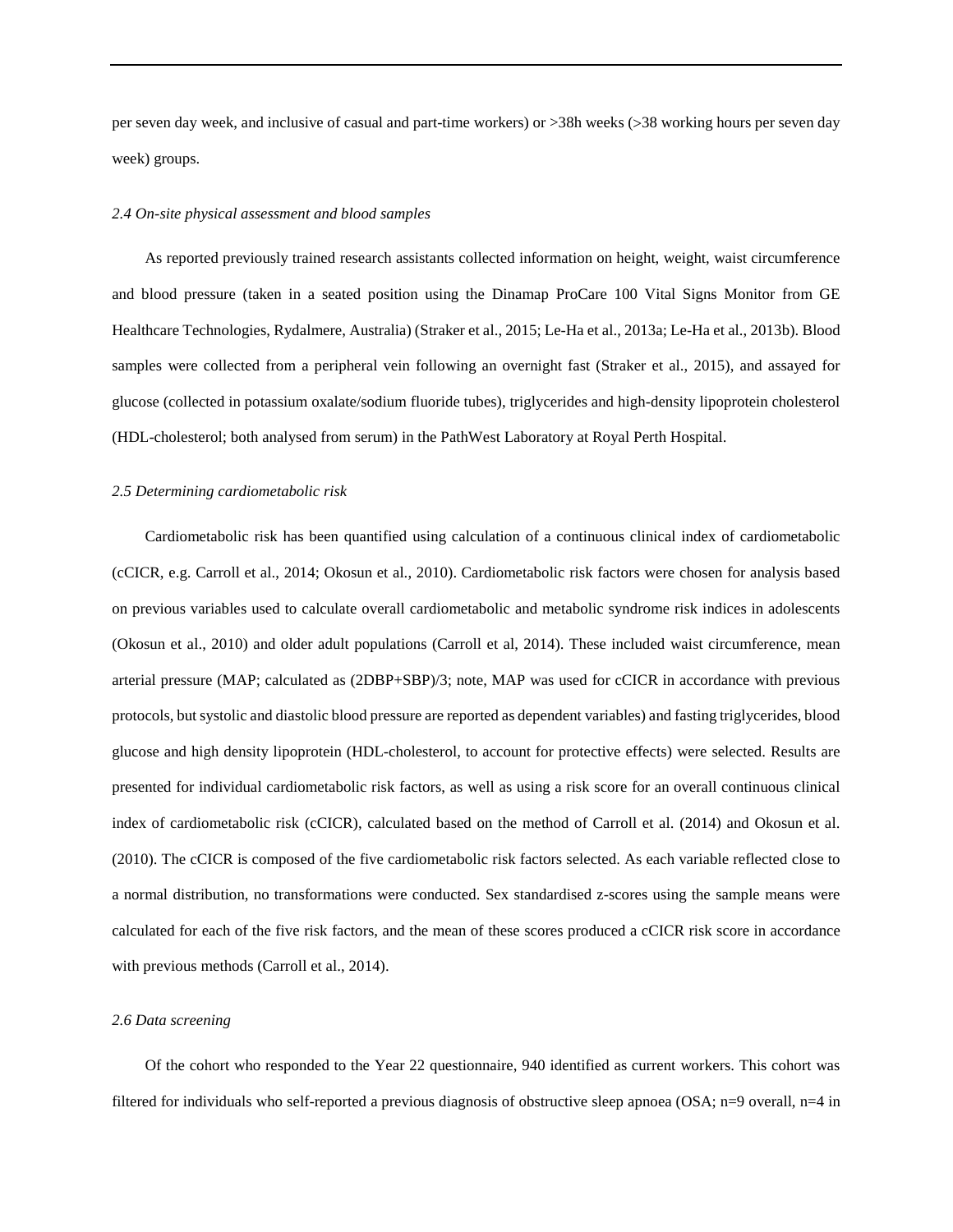the working sample). Participants were included for analysis if they provided a 'no' response to a diagnosis of OSA, and indicated that they were currently engaged in work. Fifty-five of the working respondents did not provide information on an OSA diagnosis (either yes or no), and were excluded from analyses. Of the 881 individuals who met the criteria for inclusion, 873 provided further details about expected hours of work in a seven day period, and were subsequently included in analyses.

#### *2.7 Statistical analyses*

Data were analysed with IBM SPSS Statistics (version 22.0, IBM Corporation). Continuous data were screened for normality. Continuous variables were parametrically distributed. Preliminary comparative descriptives were conducted to compare categorical (Pearson Chi square) and continuous (linear regression) risk factors (shift work, sleep duration and sleep quality) between participants reporting standard (<38h/week) and long (>38h/week) working weeks. Mediated regression analyses were conducted to determine the relationship between both direct (working hours predicting cardiometabolic risk factors) and indirect (working hours predicting cardiometabolic risk factors mediated by total sleep time) using the PROCESS macro for SPSS (Hayes, 2013), with habitual smoking behaviour (y/n), work only versus combined work and study requirements, and shift work (y/n) as covariates. Bootstrapping analysis was performed to determine bias-corrected 95% confidence intervals (5000 bootstrap samples) (Preacher & Hayes, 2004). Finally, conditional process modelling was conducted to determine whether any moderation of mediated regression analyses was observed by sex. The *a priori* nature of the hypotheses, coupled with the highly conservative nature of Bonferroni adjustments and possible contribution to Type II errors meant Bonferroni corrections were not appropriate for these data (Nakagawa, 2004). However, given the potential for Type I errors with multiple comparisons with the related cardiometabolic risk factors in this dataset, a more conservative significance threshold of *p<*0.01 was applied to these data to quantify statistical significance.

#### **3. Results**

Almost one third (n=286, 32.8%) of all respondents indicated that their expected work hours exceeded 38 hours in a working week. Sample characteristics by standard versus long working weeks are provided in Table 1.

#### *3.1 Work type and current industry*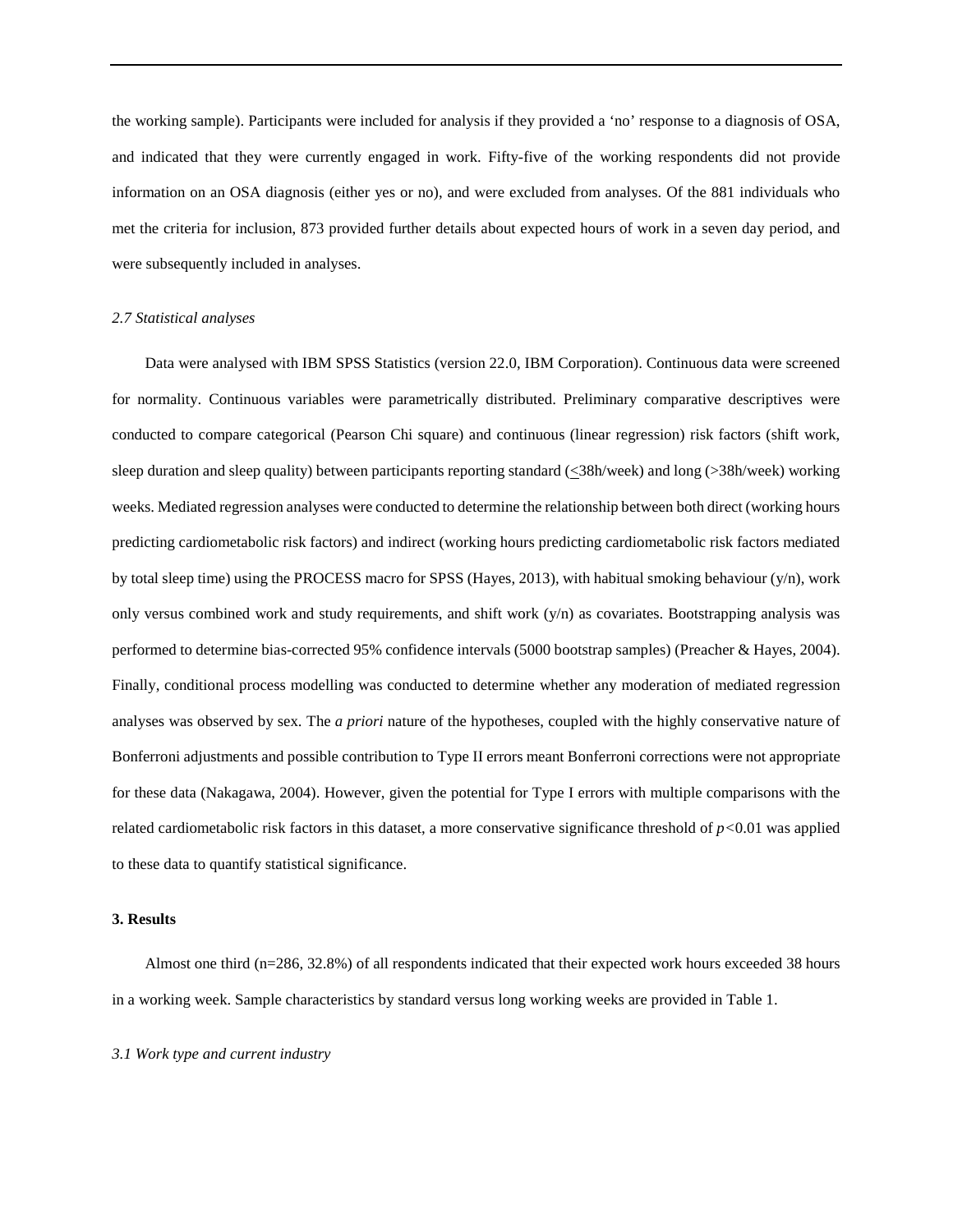There was a strong association between reporting a long working week, and being male  $\chi^2(1)=30.76$ ,  $p<0.001$ . While males represented 38.2% of the standard working week responses, over half of the long working week responses were from men. As a result, descriptives (Table 1) and industry frequencies (Table 2) are presented by gender. Mining was the most prevalent industry reported for males working a long working week, followed by construction. Health care and social assistance, mining, and retail trade were the most prevalent industries for long working weeks for women. A complete breakdown of industry by working week for males and females can be found in Table 2.

#### *3.2. Shift work*

Participants were asked to indicate whether they worked shift work. Of the male workers who reported a long working week, 26.7% reported being shift workers, compared with 32.1% of those working a standard working week  $(\chi^2(1)=1.36, p=0.26)$ . Of the female workers who reported a long working week, 26.7% identified as a shift worker compared with 22.4% of workers who reported a standard working week  $(\chi^2(1)=0.90, p=0.38)$ . Further descriptive breakdown by shift type are provided in Table 1; no significant differences were found between the shift groups.

#### *3.3. Self reported sleep duration and quality*

All participants were asked to provide an estimate of habitual weekday sleep time per night, and perceived sleep quality over the last month. Average weekday sleep was reduced in those reporting long working weeks by 21.7 mins for male workers (460.5(4.4) v 438.8(5.2); *F1,382*=10.14, *p*=0.002) and by 22.7 mins for female workers (470.2(4.1) v 447.5(5.4);  $F_{1,474}$ =8.87,  $p$ =0.003). No association was found between long working weeks and self-reported sleep quality for males ( $\chi^2(3)=6.4$ ,  $p=0.09$ ) or females ( $\chi^2(3)=4.50$ ,  $p=0.21$ ), with the majority of respondents reporting 'fairly good' sleep quality over the last month (see Table 1).

#### *3.5.Mediated regression analyses*

Output from the mediated regression analyses is provided in Table 3. Sample sizes for each model were determined by available data for each cardiometabolic risk factor, as follows; waist circumference (*n*=704), glucose, triglycerides and HDL cholesterol (*n*=653), systolic and diastolic BP (*n*=633) and cCICR (*n*=592). All models were adjusted for highest education level, shift work status, time demands (work *v* work and study load), and smoking. The total effects model for waist circumference was significant  $(R^2 = 0.05, F_{5,698} = 6.66, p < 0.001)$ , with a direct effect of working hours on waist circumference (see Table 3). Similarly, the full models for glucose ( $R^2$  = 0.03,  $F_{5,647}$  = 3.89,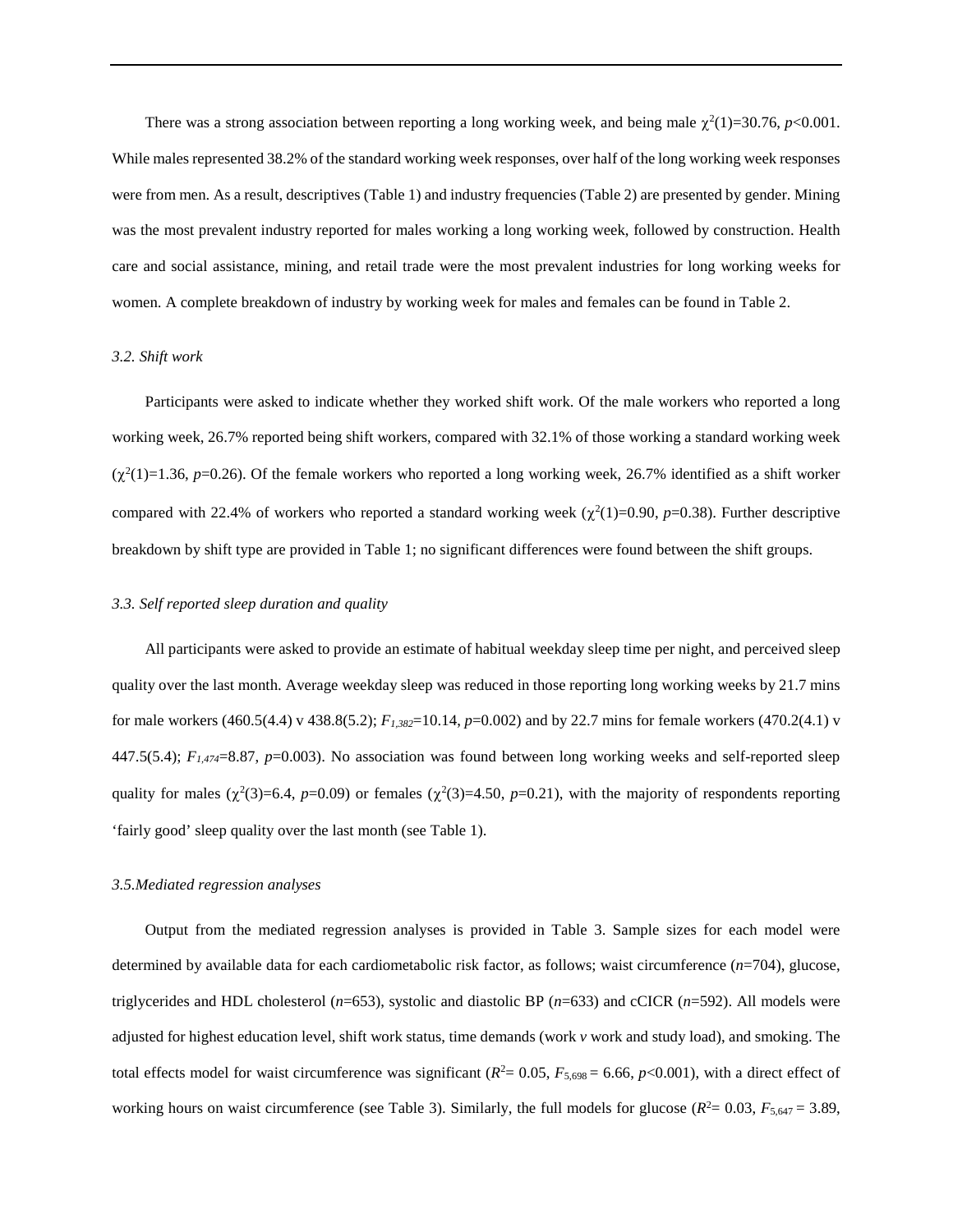$p=0.002$ ) and HDL cholesterol ( $R^2=0.04$ ,  $F_{5,647}=5.63$ ,  $p<0.001$ ) were significant, with long working weeks associated with increased glucose and decreased HDL cholesterol after controlling for covariates (see Table 3), and remained significant when controlling for BMI (see Supplementary Table 1). Full models for triglycerides  $(R^2 = 0.01, F_{5,647} =$ 1.60, *p*=0.158), diastolic BP ( $R^2$  = 0.01,  $F_{5,627}$  = 1.84, *p*=0.104), systolic BP ( $R^2$  = 0.01,  $F_{5,627}$  = 1.06, *p*=0.381) and calculated CICR  $(R^2 = 0.02, F_{5,586} = 1.90, p=0.092)$  were not significant. Long working weeks were associated with significantly shorter total sleep time in all models (all  $p$ <0.001, data not shown). However total sleep time did not mediate any of the observed relationships with cardiometabolic risk factors (all  $p>0.05$ ; see Table 3).

The relationships between working hours and cardiometabolic risk factors, both directly and via mediation by total sleep time, may be moderated by sex. Post hoc conditional process modelling was conducted to determine whether sex moderated the direct and indirect effects in the models presented in Table 3. No moderating influence of sex was observed (all *p*>0.05; data not shown).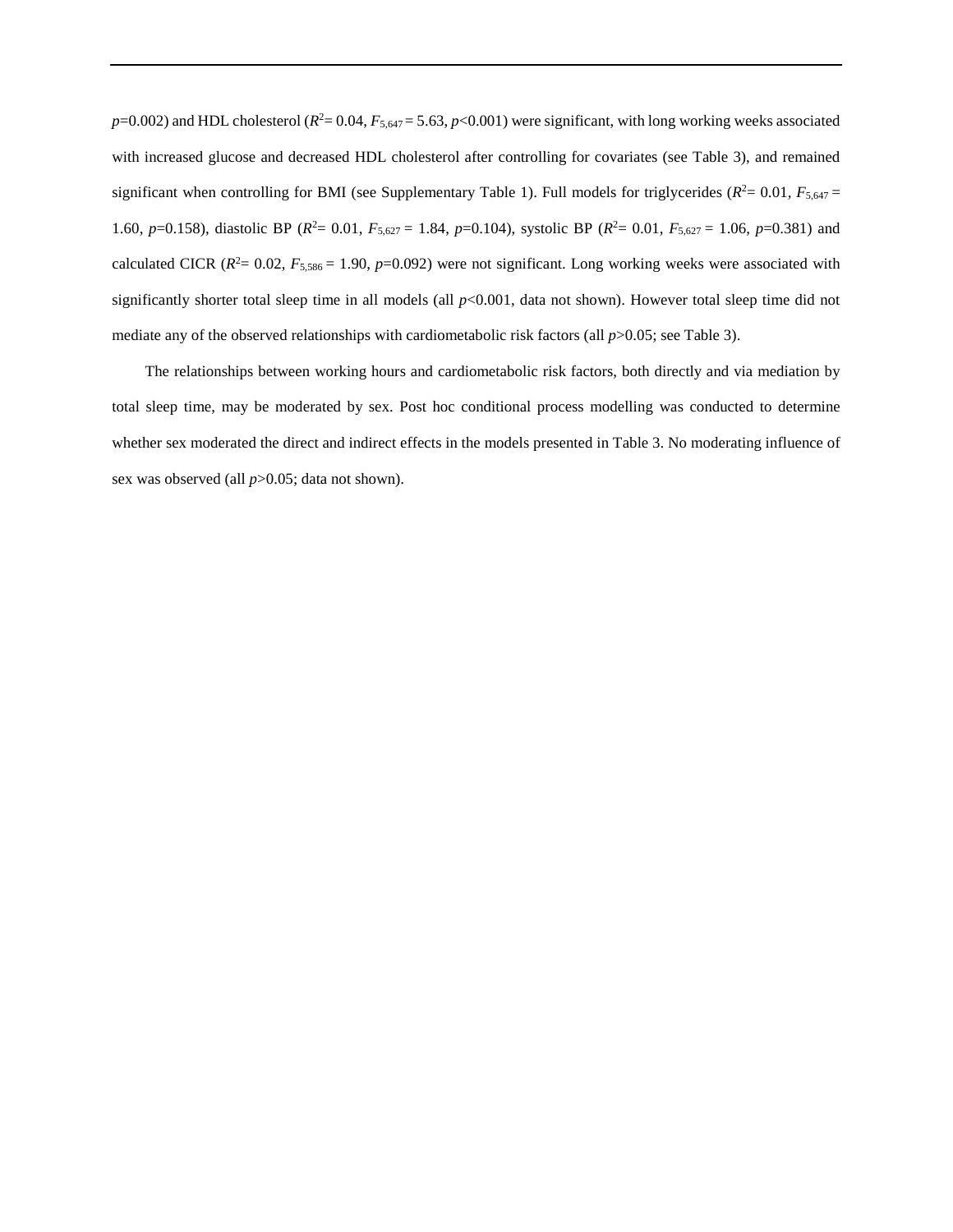Table 1. Overall characteristics of the sample by type of working week

|                                   |        |                      | Long week (>38 hours) |                      |                                |             |                      |                      |                      |                                |
|-----------------------------------|--------|----------------------|-----------------------|----------------------|--------------------------------|-------------|----------------------|----------------------|----------------------|--------------------------------|
| <b>Measure</b>                    | Mean   | <b>SE</b>            | ${\bf N}$             | (%)                  | <b>Missing</b><br>$(n(^{96}))$ | <b>Mean</b> | <b>SE</b>            | ${\bf N}$            | (%)                  | <b>Missing</b><br>$(n(^{96}))$ |
| Gender                            |        |                      |                       | $\ddot{\phantom{0}}$ | 0(0)                           |             |                      |                      |                      | 0(0)                           |
| Female                            |        | $\ddot{\phantom{0}}$ | 363                   | 61.8                 | $\bullet$                      |             |                      | 120                  | 42.0                 |                                |
| Male                              |        | $\ddot{\phantom{a}}$ | 224                   | 38.2                 | $\cdot$                        |             |                      | 166                  | 58.0                 |                                |
| BMI $(Kg/m^2)$                    | 24.73  | 0.22                 |                       | $\ddot{\phantom{a}}$ | 77(13.1)                       | 25.85       | 0.36                 |                      | $\cdot$              | 47(16.4)                       |
| Total Sleep Time (weekday; mins)  | 466.48 | 3.02                 |                       |                      | 10(1.7)                        | 442.47      | 3.77                 |                      |                      | 3(1.0)                         |
| Sleep Quality over the last month |        | $\bullet$            | $\cdot$               | $\ddot{\phantom{0}}$ | 9(1.5)                         |             |                      | $\bullet$            |                      | 2(0.7)                         |
| Very good                         |        | $\ddot{\phantom{0}}$ | 90                    | 15.6                 |                                |             | $\ddot{\phantom{a}}$ | 43                   | 15.1                 |                                |
| Fairly good                       |        | $\ddot{\phantom{0}}$ | 353                   | 61.1                 |                                |             |                      | 179                  | 63.0                 |                                |
| Fairly bad                        |        | $\bullet$            | 125                   | 21.6                 |                                |             |                      | 55                   | 19.4                 |                                |
| Very bad                          |        | $\cdot$              | $10\,$                | 1.7                  |                                |             | $\bullet$            | $\tau$               | 2.5                  | $\bullet$                      |
| Shift Worker                      |        |                      | $\bullet$             | $\bullet$            | 2(0.3)                         |             |                      | $\cdot$              | $\cdot$              | 1(0.3)                         |
| Yes                               |        | $\ddot{\phantom{0}}$ | 153                   | 26.2                 |                                |             |                      | 76                   | 26.6                 |                                |
| N <sub>O</sub>                    |        |                      | 432                   | 73.8                 |                                |             |                      | 209                  | 73.1                 |                                |
| Shift Type                        |        |                      | $\bullet$             | $\Box$               | 46(7.8)                        |             |                      | $\Box$               | $\ddot{\phantom{a}}$ | 20(7.0)                        |
| Nil                               |        |                      | 432                   | 73.6                 |                                |             |                      | 212                  | 74.1                 |                                |
| Day shift only                    |        |                      | 29                    | 4.9                  |                                |             |                      | 14                   | 4.9                  |                                |
| Schedule with any nights          |        |                      | 80                    | 13.6                 |                                |             |                      | 40                   | 14.0                 |                                |
| Expected work hours/7 days        | 22.74  | 0.46                 | $\bullet$             | $\Box$               | 0(0)                           | 47.35       | 0.74                 | $\Box$               | $\blacksquare$       | 0(0)                           |
| Children (yes)                    |        | $\ddot{\phantom{a}}$ | 20                    | 3.4                  | 4(0.7)                         |             | $\ddot{\phantom{a}}$ | 10                   | 3.5                  | 3(1.0)                         |
| Living arrangements               |        | $\ddot{\phantom{a}}$ | $\bullet$             | $\ddot{\phantom{a}}$ | 1(0.2)                         |             | $\ddot{\phantom{a}}$ | $\ddot{\phantom{a}}$ |                      | 1(0.3)                         |
| With parents or step/parents      |        |                      | 357                   | 60.8                 | $\ddot{\phantom{a}}$           |             |                      | 138                  | 48.3                 |                                |
| With a partner                    |        | $\ddot{\phantom{0}}$ | 59                    | 10.1                 | $\bullet$                      |             |                      | 54                   | 18.9                 |                                |
| With a partner and children       |        | $\ddot{\phantom{a}}$ | 12                    | 2.0                  | $\bullet$                      |             | $\ddot{\phantom{a}}$ | 15                   | 5.2                  |                                |
| <b>Share Accommodation</b>        |        |                      | $80\,$                | 13.6                 | $\bullet$                      |             |                      | 37                   | 12.9                 |                                |
| Alone                             |        |                      | 4                     | 0.7                  | $\bullet$                      |             |                      | 13                   | 4.5                  |                                |
| Other                             |        |                      | 74                    | 12.6                 |                                |             |                      | 30                   | 10.5                 |                                |
| Highest education level           |        |                      | $\bullet$             | $\bullet$            | 3(0.5)                         |             |                      | $\cdot$              |                      | 2(0.7)                         |
| Secondary (high) school           |        |                      | 287                   | 48.9                 | $\cdot$                        |             |                      | 127                  | 44.4                 |                                |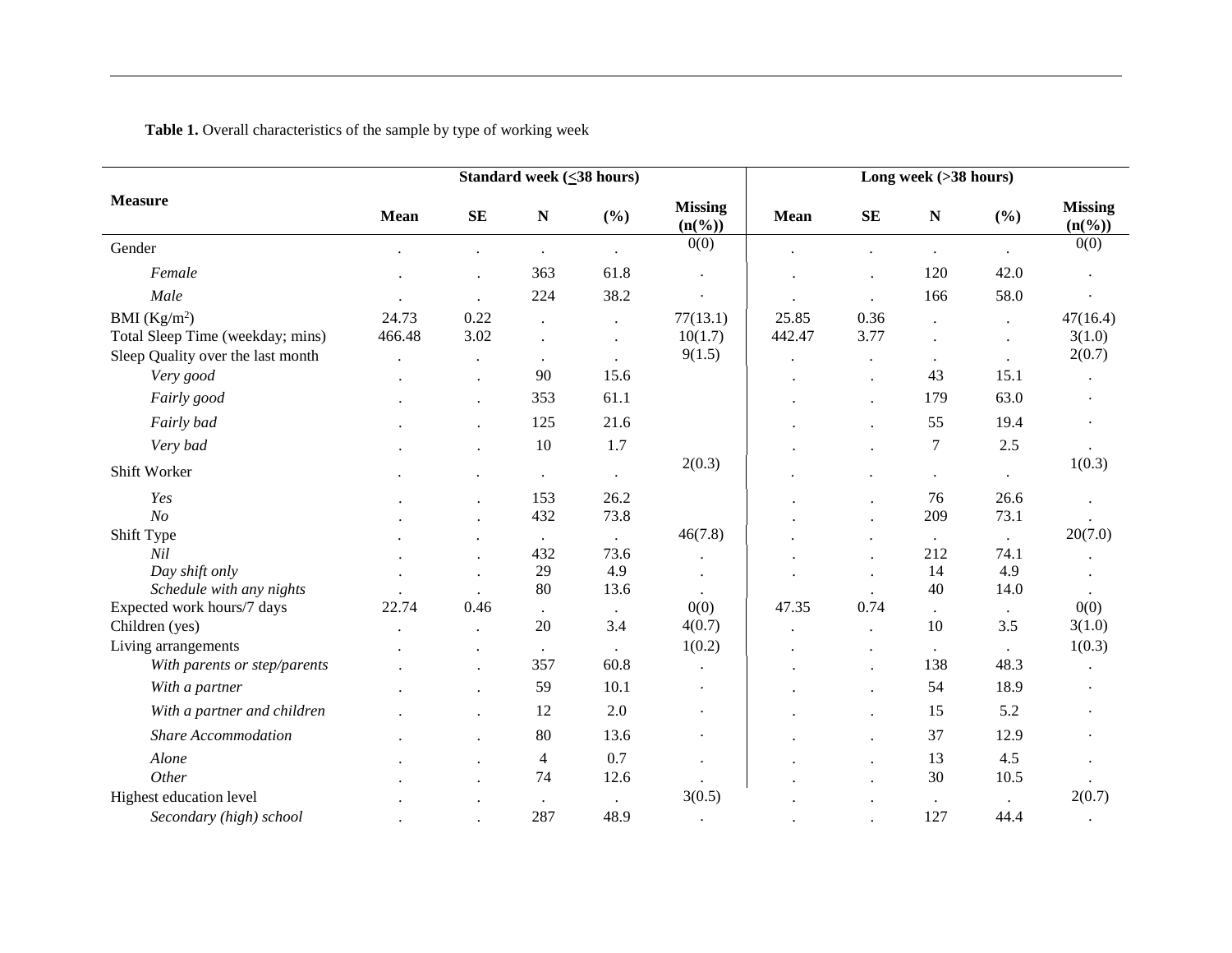| TAFE/college                                          | $\cdot$   | 111            | 189     | $\cdot$ |                      | ٠         | 86       | 30.1 |         |
|-------------------------------------------------------|-----------|----------------|---------|---------|----------------------|-----------|----------|------|---------|
| University                                            |           | 177            | 30.2    | $\cdot$ |                      |           | 59       | 20.6 | $\cdot$ |
| Other (e.g personal training<br>course)               |           | 9              | 1.5     | ٠       | $\bullet$            |           | 12       | 4.2  |         |
| Weekly income range                                   | $\cdot$   |                | $\cdot$ | 6(1.0)  |                      |           |          |      | 2(0.7)  |
| $<$ \$116 per week                                    |           | 42             | 7.2     | $\cdot$ | ٠                    |           | $\Omega$ | 0.0  |         |
| \$116-\$604 per week                                  | $\bullet$ | 353            | 60.1    | $\cdot$ | ٠                    |           | 29       | 10.1 |         |
| \$605-\$1076 per week                                 | $\cdot$   | 162            | 27.6    | $\cdot$ | $\ddot{\phantom{1}}$ | $\bullet$ | 168      | 58.7 |         |
| \$1077-\$2180 per week                                |           | 24             | 4.1     | $\cdot$ | ٠                    |           | 68       | 23.8 |         |
| $> $2180$ per week                                    | $\cdot$   | $\overline{0}$ | 0.0     | $\cdot$ | $\cdot$              |           | 19       | 6.6  |         |
| Current work / study arrangements                     |           |                | ٠       | 25(4.3) |                      |           | $\cdot$  | ٠    | 5(1.7)  |
| Work only (including paid<br><i>apprenticeships</i> ) | $\cdot$   | 387            | 65.9    |         |                      | ٠         | 246      | 86.0 |         |
| Work and study commitments                            |           | 175            | 29.8    |         |                      |           | 35       | 12.2 |         |

Note: SE, standard error of the mean; N, number of respondents; BMI, body mass index; h, hours; ., =category not applicable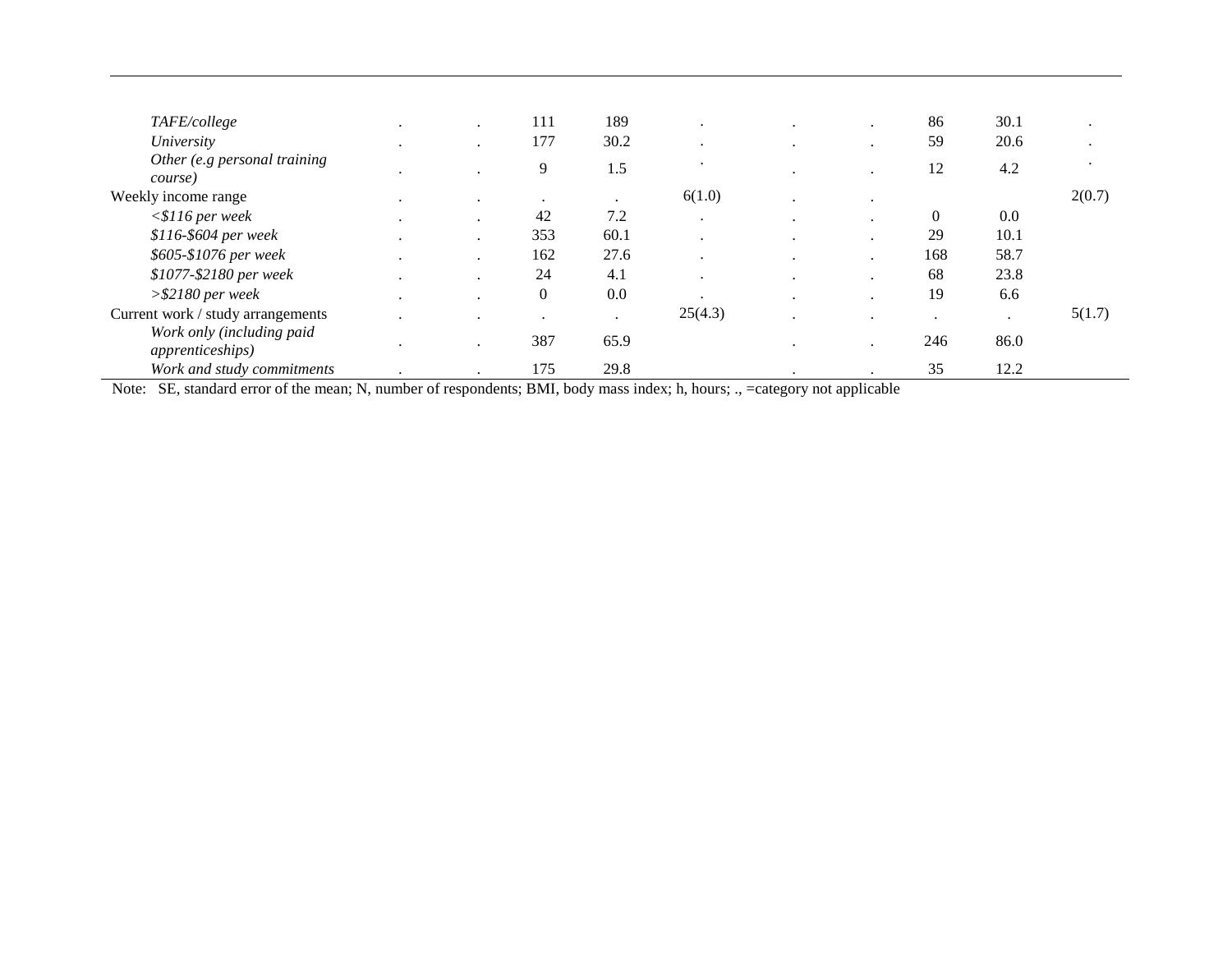Table 2. Number of respondents per industry by standard ( $\leq$ 38h/week) and long (>38h/week) working weeks

| <b>Industry</b>                                 |                |                      | <b>MALE</b>    |                  | <b>FEMALE</b>  |                      |                |                  |  |
|-------------------------------------------------|----------------|----------------------|----------------|------------------|----------------|----------------------|----------------|------------------|--|
|                                                 |                | <b>Standard Week</b> |                | <b>Long Week</b> |                | <b>Standard Week</b> |                | <b>Long Week</b> |  |
|                                                 | n              | $\frac{0}{0}$        | $\mathbf n$    | $\frac{6}{6}$    | $\mathbf n$    | $\frac{0}{0}$        | $\mathbf n$    | $\frac{6}{6}$    |  |
| Agriculture, Forestry and Fishing               | $\mathbf{0}$   | 0.0                  | $\overline{0}$ | 0.0              | $\overline{2}$ | 0.6                  | 2              | 1.7              |  |
| Mining                                          | 5              | 2.2                  | 30             | 18.2*            | $\mathfrak{Z}$ | 0.8                  | 16             | $13.3*$          |  |
| Manufacturing                                   | 6              | 2.7                  | 13             | 7.9              | 1              | 0.3                  | $\overline{4}$ | 3.3              |  |
| Electricity, Gas, Water and Waste Services      | 3              | 1.3                  | 5              | 3.0              | $\overline{4}$ | 1.1                  | $\overline{0}$ | 0.0              |  |
| Construction                                    | 15             | 6.7                  | 35             | $21.2*$          | 5              | 1.4                  | 5              | 4.2              |  |
| <b>Wholesale Trade</b>                          | 1              | 0.4                  | 2              | 1.2              | $\overline{2}$ | 0.6                  | 3              | 2.5              |  |
| Retail Trade                                    | 64             | $28.7^{\circ}$       | 12             | 7.3              | 88             | $24.4^{\circ}$       | 16             | $13.3*$          |  |
| Accommodation and Food Services                 | 37             | $16.6^{\circ}$       | 11             | 6.7              | 68             | $18.9^{\circ}$       | 7              | 5.8              |  |
| Transport, Postal and Warehousing               | 12             | 5.4                  | 8              | 4.8              | $\mathfrak{2}$ | 0.6                  | 4              | 3.3              |  |
| Information Media and Telecommunications        | $\overline{4}$ | 1.8                  | 5              | 3.0              | 3              | 0.8                  | $\overline{4}$ | 3.3              |  |
| Financial and Insurance Services                | 3              | 1.3                  | 3              | 1.8              | 7              | 1.9                  | 7              | 5.8              |  |
| Rental, Hiring and Real Estate Services         | $\mathbf{0}$   | 0.0                  | $\overline{0}$ | 0.0              | $\overline{2}$ | 0.6                  |                | 0.8              |  |
| Professional, Scientific and Technical Services | 8              | 3.6                  | 8              | 4.8              | 14             | 3.9                  | 2              | 1.7              |  |
| Administrative and Support Services             | 1              | 0.4                  | 2              | 1.2              | 9              | 2.5                  | 5              | 5.0              |  |
| Public Administration and Safety                | $\overline{c}$ | 0.3                  | 11             | 6.7              | 12             | 3.3                  | $\overline{4}$ | 3.3              |  |
| <b>Education and Training</b>                   | 12             | 5.4                  | 2              | 1.2              | 35             | 9.7                  | 9              | 7.5              |  |
| Health Care and Social Assistance               | 19             | 8.5                  | 4              | 2.4              | 62             | 17.2                 | 19             | 15.8*            |  |
| <b>Arts and Recreation Services</b>             | 18             | 8.1                  | 2              | 1.2              | 18             | 5.0                  | 5              | 4.2              |  |
| <b>Other Services</b>                           | 13             | 5.8                  | 12             | 7.3              | 23             | 6.4                  | 7              | 5.8              |  |

Note: ^denotes 2 most common industries for workers who reported a standard working week, \*denotes 2 most common industries for workers who reported a long working week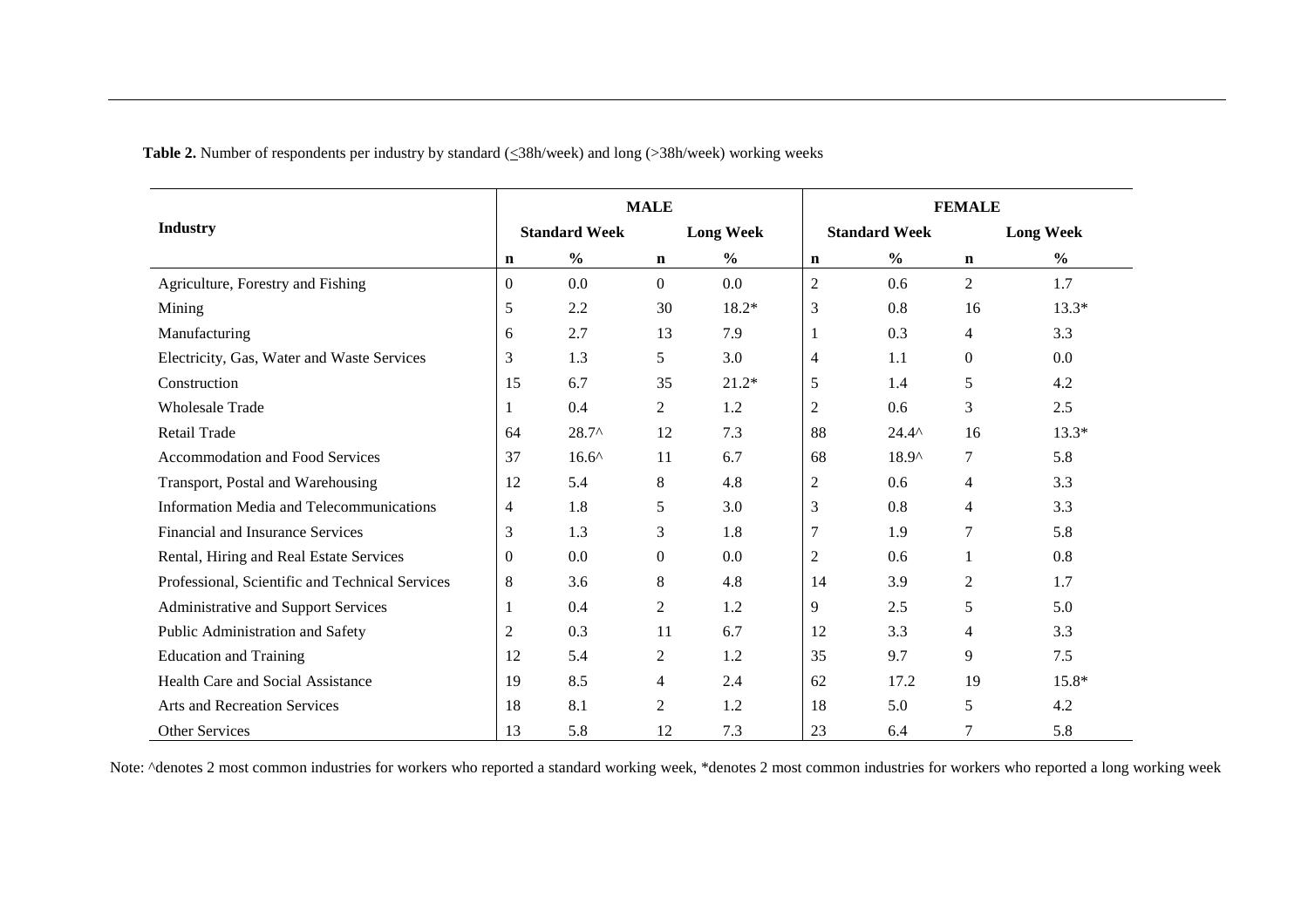Table 3. Mediated regression analyses showing the relative total effects on cardiometabolic risk factors of working hours, and the relative indirect effect of working hours

on cardiometabolic risk factors through total sleep time

| <b>CMR</b> Factor                                     | Factor          | $Mean(\pm SEM)$    | $\boldsymbol{B}$ | SE   | $\boldsymbol{p}$ | 95% CI         |
|-------------------------------------------------------|-----------------|--------------------|------------------|------|------------------|----------------|
| Waist Circumference (cm)                              | Working hours   |                    | 3.37             | 1.07 | 0.002            | 1.27, 5.47     |
|                                                       | $\leq$ 38h/week | $81.54(+0.55)$     |                  |      |                  |                |
| Relative indirect effect of working hours through TST | $>38h$ /week    | $85.49(+0.96)$     | 0.15             | 0.20 |                  | $-0.22, 0.56$  |
|                                                       |                 |                    |                  |      |                  |                |
| Glucose $(mmol/L)$                                    | Working hours   |                    | 0.12             | 0.04 | 0.001            | 0.05, 0.19     |
|                                                       | $\leq$ 38h/week | $4.93(+0.02)$      |                  |      |                  |                |
|                                                       | $>$ 38h/week    | $5.05(+0.03)$      |                  |      |                  |                |
| Relative indirect effect of working hours through TST |                 |                    | 0.01             | 0.01 |                  | $-0.00, 0.02$  |
| Triglycerides $(mmol/L)$                              | Working hours   |                    | 0.02             | 0.04 | 0.621            | $-0.06, 0.10$  |
|                                                       | $\leq$ 38h/week | $1.08(\pm 0.02)$   |                  |      |                  |                |
|                                                       | $>$ 38h/week    | $1.11(+0.04)$      |                  |      |                  |                |
| Relative indirect effect of working hours through TST |                 |                    | $-0.00$          | 0.01 |                  | $-0.02, 0.01$  |
| HDL-Cholesterol (mmol/L)                              | Working hours   |                    | $-0.10$          | 0.03 | < 0.001          | $-0.15, -0.05$ |
|                                                       | $\leq$ 38h/week | $1.41(+0.02)$      |                  |      |                  |                |
|                                                       | $>$ 38h/week    | $1.30(+0.02)$      |                  |      |                  |                |
| Relative indirect effect of working hours through TST |                 |                    | $-0.00$          | 0.01 |                  | $-0.01, 0.01$  |
| Diastolic $(mmHg)$                                    | Working hours   |                    | $-0.04$          | 0.65 | 0.949            | $-1.33, 1.24$  |
|                                                       | $\leq$ 38h/week | $64.23(\pm 0.35)$  |                  |      |                  |                |
|                                                       | $>$ 38h/week    | $64.14(\pm 0.50)$  |                  |      |                  |                |
| Relative indirect effect of working hours through TST |                 |                    | 0.03             | 0.10 |                  | $-0.17, 0.24$  |
| Systolic $(mmHg)$                                     | Working hours   |                    | 1.21             | 0.97 | 0.215            | $-0.70, 3.12$  |
|                                                       | $\leq$ 38h/week | $116.79(+0.52)$    |                  |      |                  |                |
|                                                       | $>38h$ /week    | $118.34(\pm 0.71)$ |                  |      |                  |                |
| Relative indirect effect of working hours through TST |                 |                    | 0.09             | 0.16 |                  | $-0.20, 0.45$  |
| cCICR                                                 | Working hours   |                    | 0.11             | 0.05 | 0.026            | 0.01, 0.21     |
|                                                       | $\leq$ 38h/week | $-0.03(+0.03)$     |                  |      |                  |                |
|                                                       | $>38h$ /week    | $0.09(\pm 0.04)$   |                  |      |                  |                |
| Relative indirect effect of working hours through TST |                 |                    | $-0.00$          | 0.01 |                  | $-0.02, 0.02$  |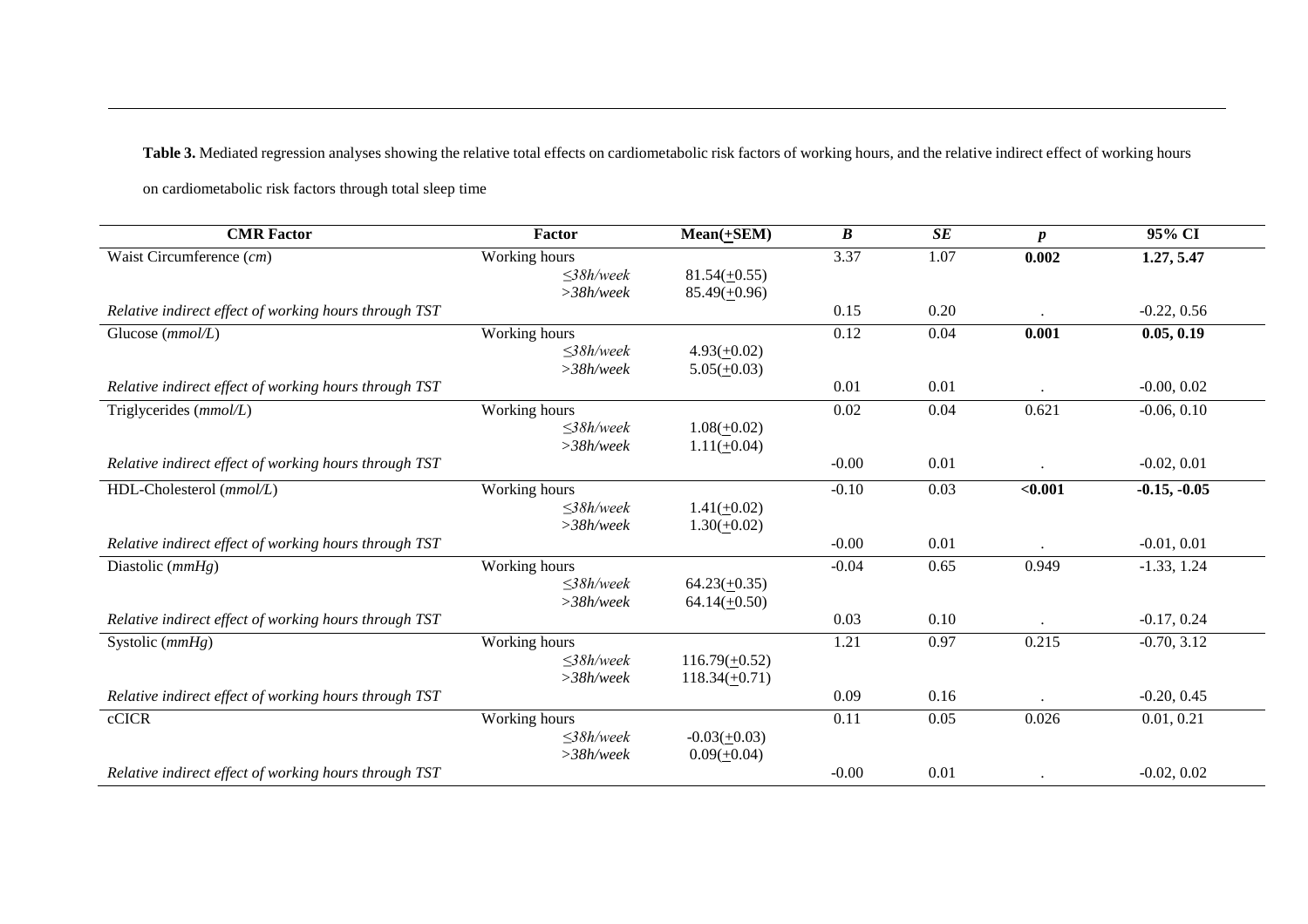Note: all models adjusted for smoking, time demands (work only versus work and study) socioeconomic status and shift work (socioeconomic status represented as highest educational level attained); boldface indicates significant direct relationships between working hours and cardiometabolic risk factors; CMR, cardiometabolic risk; SEM, standard error of the mean; cm, centimeters; mmol/L, millimol per litre; mmHg, millimetre of mercury; cCICR, clinical index of cardiometabolic risk; TST, total sleep time; CI, confidence interval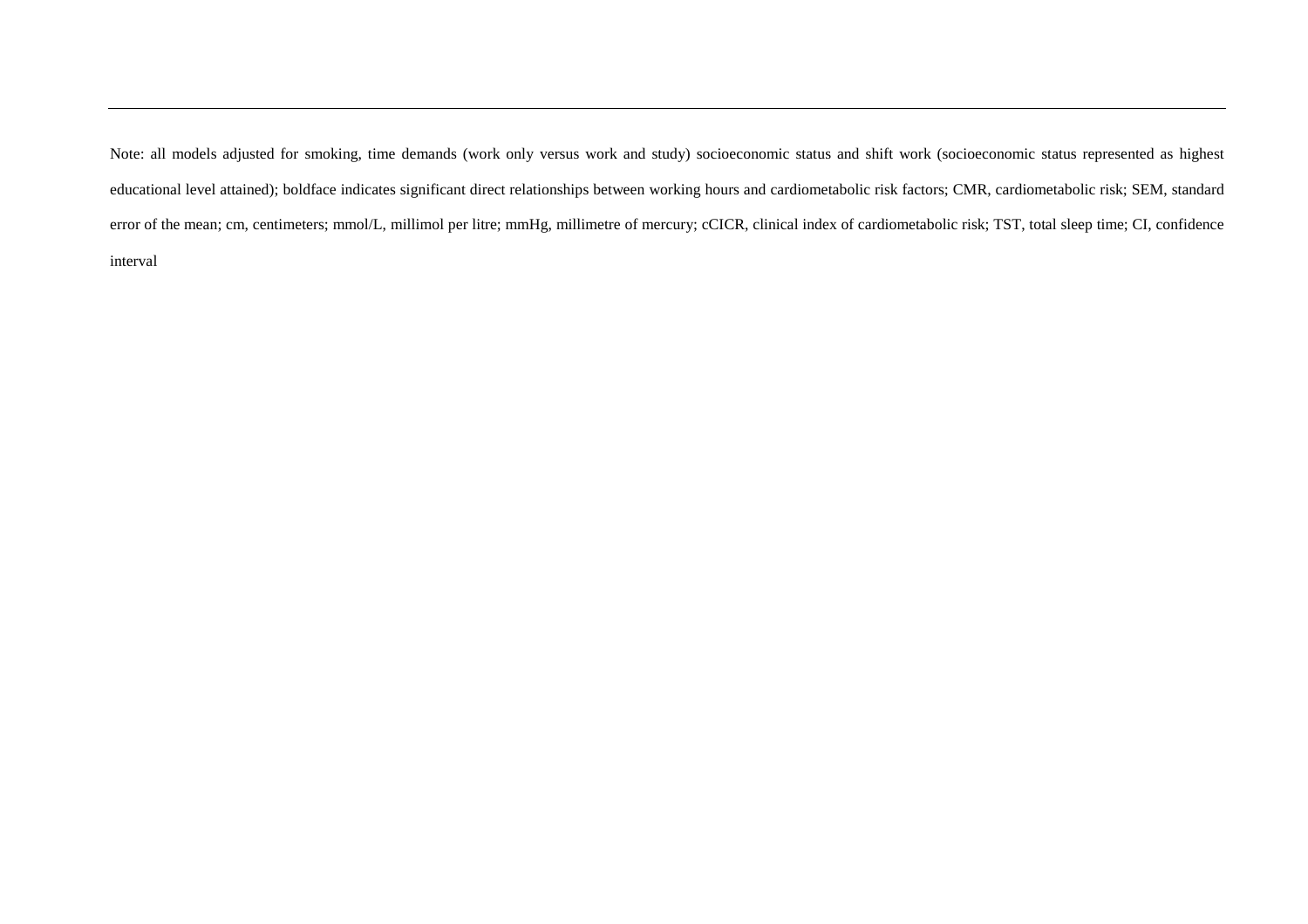### **4. Discussion**

This study is the first to consider differences in cardiometabolic risk factors in young workers in Australia according to whether they worked >38h working weeks. Industries with the highest frequency of participants with long working weeks included mining for both male and female participants, construction for males, and health care and social assistance for females. Waist circumference and fasting blood glucose levels were increased, and HDL cholesterol levels decreased, in young workers who indicated > 38h weeks, when controlling for shift work status, time demands (work only *v* work and study demands), smoking, and socioeconomic status. The relationship between >38h working weeks, glucose and HDL-cholesterol appeared to be independent of effects on adiposity as the association remained significant after adjusting for BMI. Cardiometabolic changes may emerge early in working life with a higher burden of occupational time during the week, irrespective of shift work status and part time study load. While >38h working weeks were associated with less total sleep time, total sleep time did not mediate the associations found with cardiometabolic risk factors. Further, associations between >38h working weeks and cardiometabolic factors did not differ by sex. Together, these findings suggest that even with a modest cut-off of >38h working weeks, there is an association with differences in certain cardiometabolic risk factors in young workers, and the pathway is not mediated by total sleep time.

The finding that mining and construction are industries associated with >38h working weeks is consistent with existing data (Lingard, 2010; Campbell, 2002). Working weeks >38h in the health care and social assistance industry for female participants in this cohort are reflective of existing Australian and New Zealand research in nurses, with over 40% of the sample (>90% female) reporting long working weeks (>40h/week). The working weeks >38h per week in mining and construction reported by male participants may be a consequence of flyin/fly-out (FIFO) and/or drive-in/drive-out (DIDO) employment, which is prevalent in Western Australia (WA) where this cohort is based (Henry et al., 2013). While exact numbers of FIFO/DIDO employment in WA are difficult to discern based on existing literature (Education and Health Standing Committee, 2015), it is thought that close to 60% of operational mining employees are employed on a FIFO/DIDO schedule, while approximately 80% of construction mining employees are FIFO/DIDO. FIFO and DIDO roles in Western Australia are typically filled by the younger (18-44year), male workforce. Thus, it is plausible that >38h working weeks in this cohort may also be a function of FIFO/DIDO practices, which can demand more complex commuting arrangements to access airports and work sites (McKenzie, 2016), potentially affecting duration of working weeks, and impacting on sleep duration. While FIFO/DIDO requirements could not be determined from these data, it would be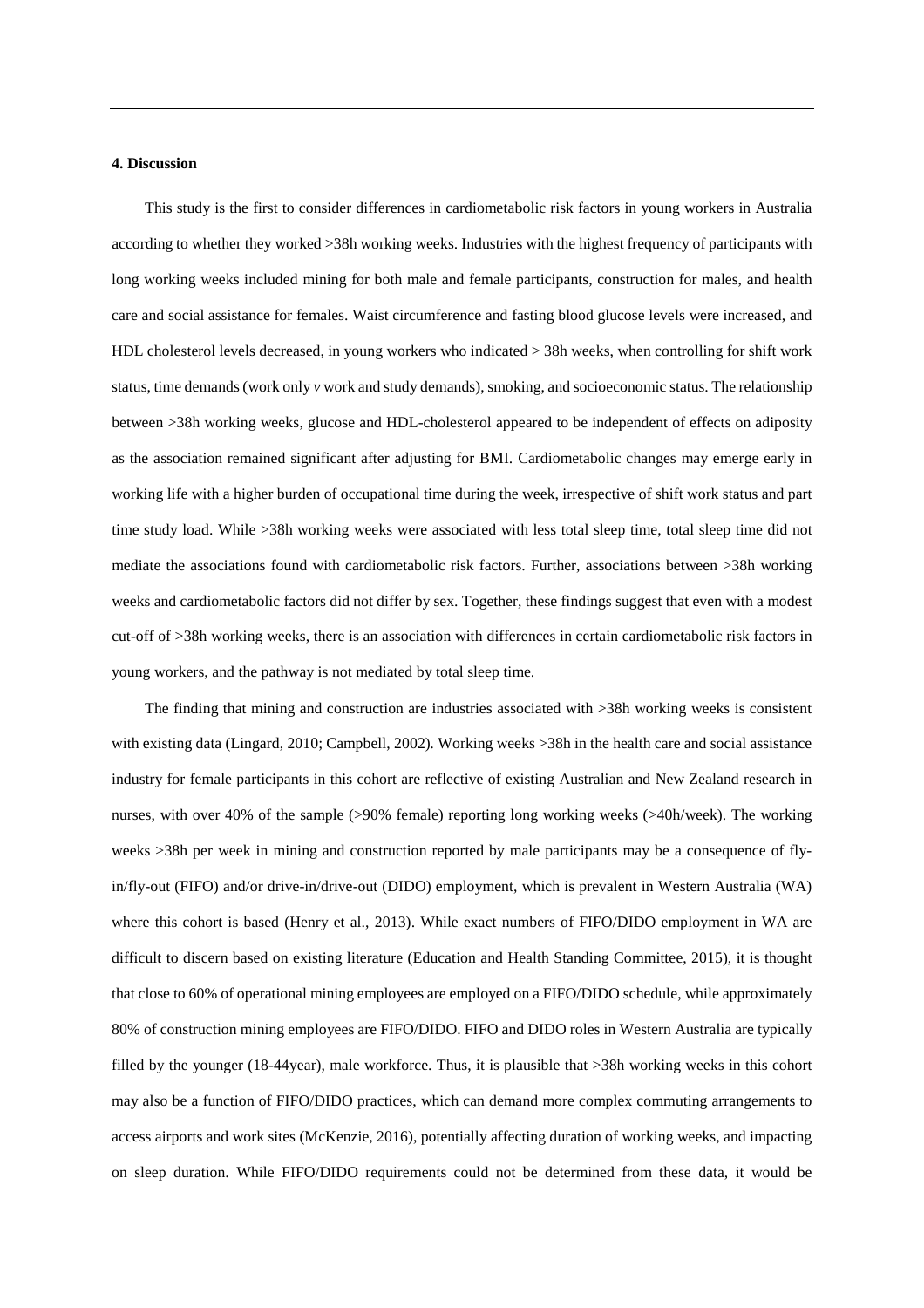worthwhile in future to identify these workers in the cohort as FIFO/DIDO practices could contribute to poorer health in young workers.

The finding that some cardiometabolic risk factors are associated with >38h working weeks supports the poor health outcomes reported in the literature for middle-aged and older cohorts, and suggests that negative health changes likely begin early in careers for young workers with >38h working weeks even when controlling for potential confounders such as employment as a shift worker, time demands, smoking and socioeconomic status. Coronary heart disease (Kivimäki et al. 2015; Virtanen et al., 2012), stroke (Kivimäki et al. 2015), obesity (Solovieva, Lallukka & Virtanen, 2013), type 2 diabetes (Kawakami et al., 1999), and metabolic syndrome (Kobayashi et al., 2012) are all associated with long working weeks, but these studies to date have predominantly been reported in middle-aged and older cohorts. This has limited understanding of the early patterns of health changes in younger workers, and impacts our capacity to identify those at greater risk of negative cardiometabolic outcomes in the medium to long term. Our findings highlight that even a conservative benchmark of >38h worked per week is sufficient to identify health factors which would benefit from early monitoring, including central adiposity (waist circumference), measurement of blood glucose and HDL cholesterol levels. Together, these routine measures may facilitate early identification and intervention of workers at risk of negative health outcomes associated with >38h working weeks.

In context of our findings, it is likely that the relationship between working hours and negative cardiometabolic outcomes seen in older cohorts is a consequence of chronic exposure to >38h working weeks, with a cumulative impact on cardiometabolic health over time. Our discovery of early differences in cardiometabolic risk factors in those working >38h weeks suggests a need for early intervention if we are to improve the long-term health of those exposed to longer working hours, particularly in occupations where such work schedules may not be as easily adjusted to a recommended working hour arrangement. The absence of a mediating influence of total sleep time despite a relationship between >38h working weeks and reduced sleep may indicate that unhealthy lifestyles (including diet, sedentary behaviour and exercise changes) account for some of the unexplained variance in the models presented. Future studies should consider changes in food intake and exercise opportunities in workers to better understand the mediating factors linking working hours with cardiometabolic risk factors. Additional consideration of industry-related factors should also be a factor in larger cohorts, as there may be industry-specific exposures which account for variance in working hours and cardiometabolic risk.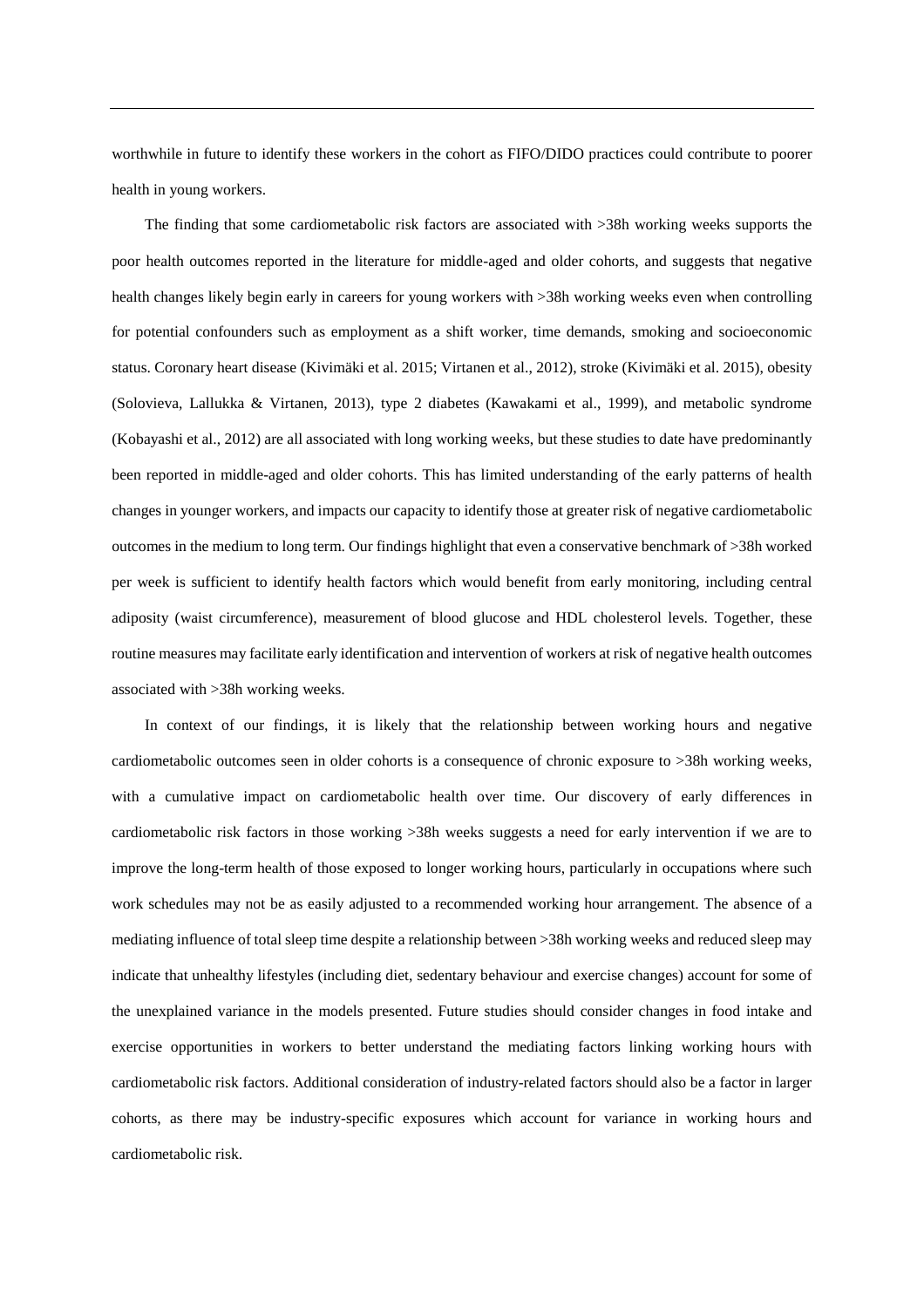While the average total sleep time in each working category represents what is considered a 'healthy' sleep opportunity for adults (Watson et al., 2015), the self-reported sleep durations in this cohort represent the lower end of the National Sleep Foundation's recommendation of 7-9 hours per night for 18-25 year olds (Hirshkowitz et al., 2015). Further, a sizable proportion of the sample overall reported fewer than the recommended 7h per night. Chronic, partial sleep loss of this kind is associated with negative neurobehavioural (Van Dongen et al., 2003) and glucose response (Reynolds et al., 2012) outcomes. The impact of shorter sleep duration on cardiometabolic risk factors is further supported by prospective studies which show greater weight gain (overall gain, and proportion of subcutaneous and visceral fat increase) over time (up to five years) in those who report shorter sleep durations (Patel & Hu, 2008). As the present study reflects a cross-sectional investigation of the relationship between working hours and cardiometabolic risk, the significantly shorter sleep duration found in the >38h working week sample will need to be followed longitudinally to determine whether ongoing shorter sleep is associated with cardiometabolic risk factors over time in young Australian workers. It is possible that the shorter sleep duration in these workers precedes the cardiometabolic risk factors seen in older workers with long weeks. Considering nap time and night sleep separately, inclusion of more objective measurement of sleep duration, and use of similar recall periods for sleep variables in future will enable a clearer picture of any nocturnal sleep loss in this cohort.

Our findings should be considered in light of some methodological limitations. While we were able to adjust for smoking, socioeconomic status, shift work status and time demands as covariates, additional behavioural factors could be considered in this relationship in future, including alcohol consumption, food intake and physical activity/ sedentariness given the association between these factors and cardiometabolic health risks. Our measures of total sleep time and working hours were derived from self-report measures with different recall periods, which may have influenced the findings. Where possible, an average response on working hours from two slightly differently framed questions was reported for the working hours variable, however more objective indicators of habitual working weeks would be beneficial in future. Similarly, including a subset of objective sleep measurement (e.g. actigraphy) in the cohort for future followup would provide an indicator of accuracy of selfreported sleep time. Consideration of job roles and impact of work type, work/life balance and the potential role these factors may play in the relationship between working hours and cardiometabolic health risk in future studies would further strengthen our understanding, particularly as younger workers may have additional time demands including young families, and concurrent work and study schedules, to consider.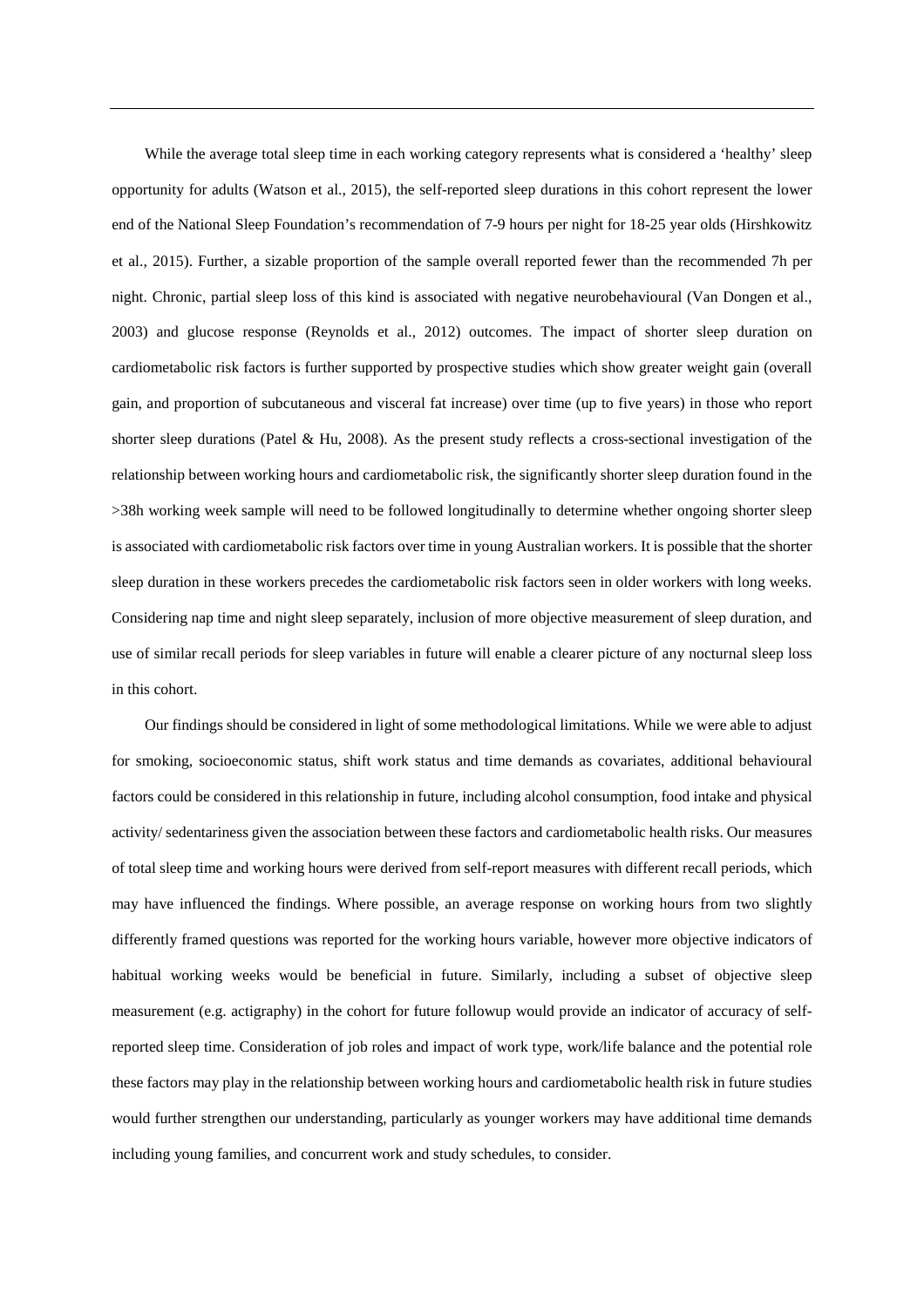The aim of this study was to determine any industry, work type and cardiometabolic risk factor differences between young workers engaged in standard versus long working weeks, and determine whether sleep duration mediated any associations with long working weeks. To this end, this study has not considered the psychosocial and occupational demands associated with particular employment conditions, or other psychological and physiological outcomes which may be impacted by long working hours in young workers. This can be addressed in future cohort follow-ups with inclusion of job stress and demand measures, and consideration of additional health outcome measures. Further, it was not possible to determine the proportion of long working week respondents who were engaged in FIFO/DIDO employment. Including additional indices of employment type will be beneficial to elucidate the impact of FIFO/DIDO employment in this cohort in future. Our cut-point of 38h per week was determined by Australian Government recommendations for working weeks to illustrate potential consequences of exceeding these recommendations. Even with this conservative benchmark of long working weeks we identified cardiometabolic risk factors associated with longer working weeks. This study reports outcomes from the first timepoint in this cohort exploring working hours and objective indicators health, however the longitudinal nature of this cohort will allow for future consideration of occupational hours exposure over time. Mapping the longitudinal profile of cardiometabolic risk factors in young Australian workers with future Raine cohort follow ups will allow for a novel evaluation of the health risk changes associated with working hours beyond the recommended 38h per week in Australia, and consideration of any long-term impacts of sleep restriction on health in those engaged in long working weeks.

### **5. Conclusions**

These findings provide novel insights into the relationship between working weeks, cardiometabolic risk factors and sleep duration in young Australian workers. Increased waist circumference and fasting blood glucose levels together with decreased HDL cholesterol levels, were apparent in young workers who reported >38h working weeks. These data suggest young workers may be vulnerable to poor cardiometabolic health outcomes with >38h working weeks, and provide new evidence that working hours may contribute to increased cardiometabolic risk early in working life. Findings of longer average working weeks in mining, construction, and health and social assistance industries provide a starting point for targeted educational opportunities to inform both employers and young workers about the potential health consequences of longer working weeks and short sleep, and highlight the need for early awareness of the relationship between longer working hours and health outcomes in young Australian adults.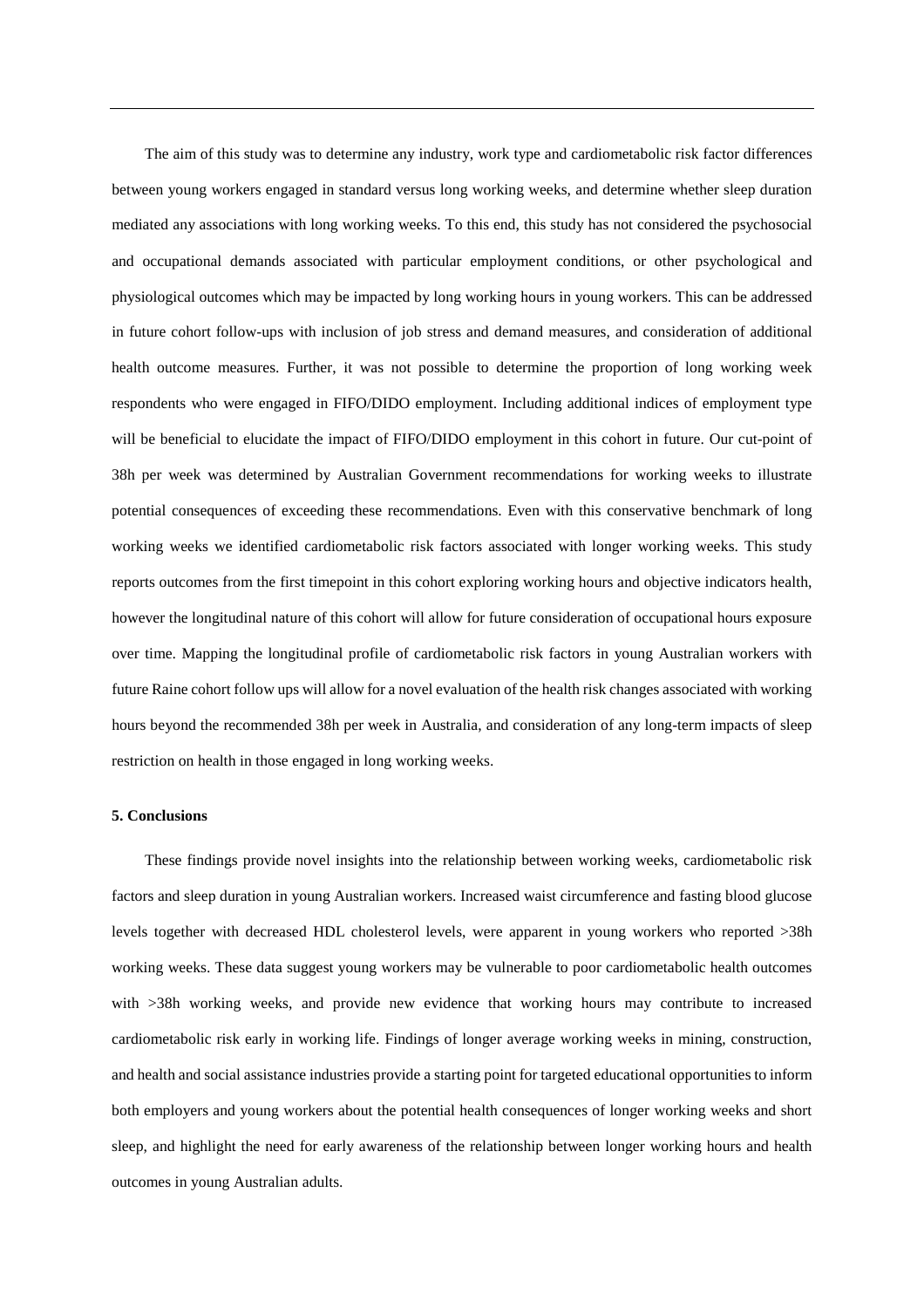### **Funding**

The 22 year Raine Study follow-up was funded by National Health and Medical Research Council of Australia project grants (1027449 (Eastwood et al), 1044840 (Straker et al) and 1021855 (Hall et al)), Future Health WA (G06302, Eastwood et al) and Safe Work Australia.

## **Conflicts of Interest**

CQUniversity Australia (ACR, JLP and SAF) have a collaborative research agreement with microbial genomics company uBiome. No financial interests are held, but the project is expected to generate research publications. PRE, LMS and TAM are funded by NHMRC Senior Research Fellowships (Nos. 1042341, 1019980 and 1042255, respectively). SAF's research is currently supported by Australian Research Council (ARC) grant DP150104497, and ACR, JLP and SAF have previously been funded by SafeWork SA. RSB has grants from the NHMRC and ARC unrelated to this work and receives royalties from Hogrefe Publishers for the publication of memory test. The authors declare they have no conflict of interest.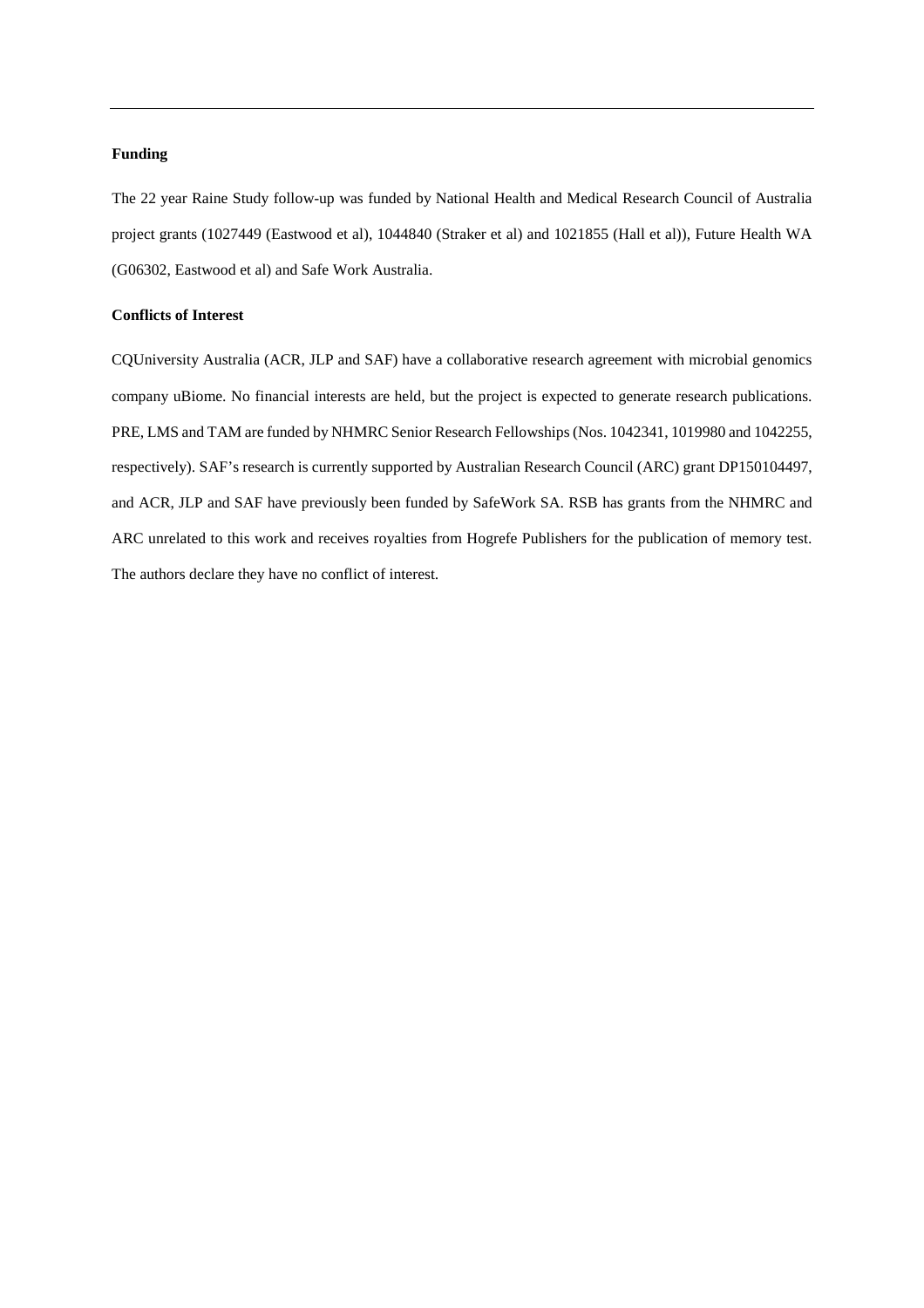### **9. References**

- Bannai A, Tamakoshi A. (2013) The association between long working hours and health: A systematic review of epidemiological evidence. *Scand J Work Environ Health*;**40**:5–18.
- Blewett V, Rainbird S, Clarkson L, Etherton, H, Paterson, J*.* (2014) Strategic engagement: Hearing the voice of young workers in the development of the youth work health and safety strategy for South Australia. In: Mitchell R, ed. *Then, now and beyond proceedings of the 40th Annual Conference of the Human Factors and Ergonomics Society of Australia Inc., - November, Adelaide, Australia, Human Factors and Ergonomics Society of Australia*. Baulkham Hills, NSW, Aus.
- Bohle P, Quinlan M, Kennedy D, Williamson, A*.* (2004) Working hours, work-life conflict and health in precarious and "permanent" employment. *Rev Saúde Pública*;**38**:19–25.
- Campbell I. (2002) Extended working hours in Australia. *Labour and Industry*;**13**:91–110.
- Carroll SJ, Paquet C, Howard NJ, *et al.* (2014) Validation of continuous clinical indices of cardiometabolic risk in a cohort of Australian adults. *BMC Cardiovascular Disorders*;**14**:743.
- Cho S-S, Ki M, Kim K-H, Ju, Y-S, Paek, D *et al.* (2015) Working hours and self-rated health over 7 years: gender differences in a Korean longitudinal study. *BMC Pub Health*;**15**:515.
- Dinh, H, Strazdins, L, Welsh, J. (2017) Hour-glass ceilings: Work-hour thresholds, gendered health inequities. *Social Science & Medicine*;**176**:42-51.
- Education and Health Standing Committee. (2015) The impact of FIFO work practices on mental health: Final Report.. Parliament of Western Australia, Perth WA.
- Escoto KH, French SA, Harnack LJ, *et al.* (2010) Work hours, weight status, and weight-related behaviors: a study of metro transit workers. *Int J Behav Nutr Phys Act*;**7**:91.
- Fair Work Ombudsman. (2016) Hours of work. https://www.fairwork.gov.au/employee-entitlements/hours-ofwork-breaks-and-rosters/hours-of-work (accessed 10 May 2016)
- Hayes, A.F. (2013). *Introduction to mediation, moderation, and conditional process analysis: A regression-based approach:* Guilford Press.
- Henry P, Hamilton K, Watson S, *et al.* (2013) FIFO/DIDO mental health research report 2013. Lifeline, WA http://www.lifelinewa.org.au/download/FIFO+DIDO+Mental+Health+Research+Report+2013.pdf
- Hirshkowitz M, Whiton K, Albert SM, *et al.* (2015) National Sleep Foundation's sleep time duration recommendations: Methodology and results summary. *Sleep Health*;**1**:40–3.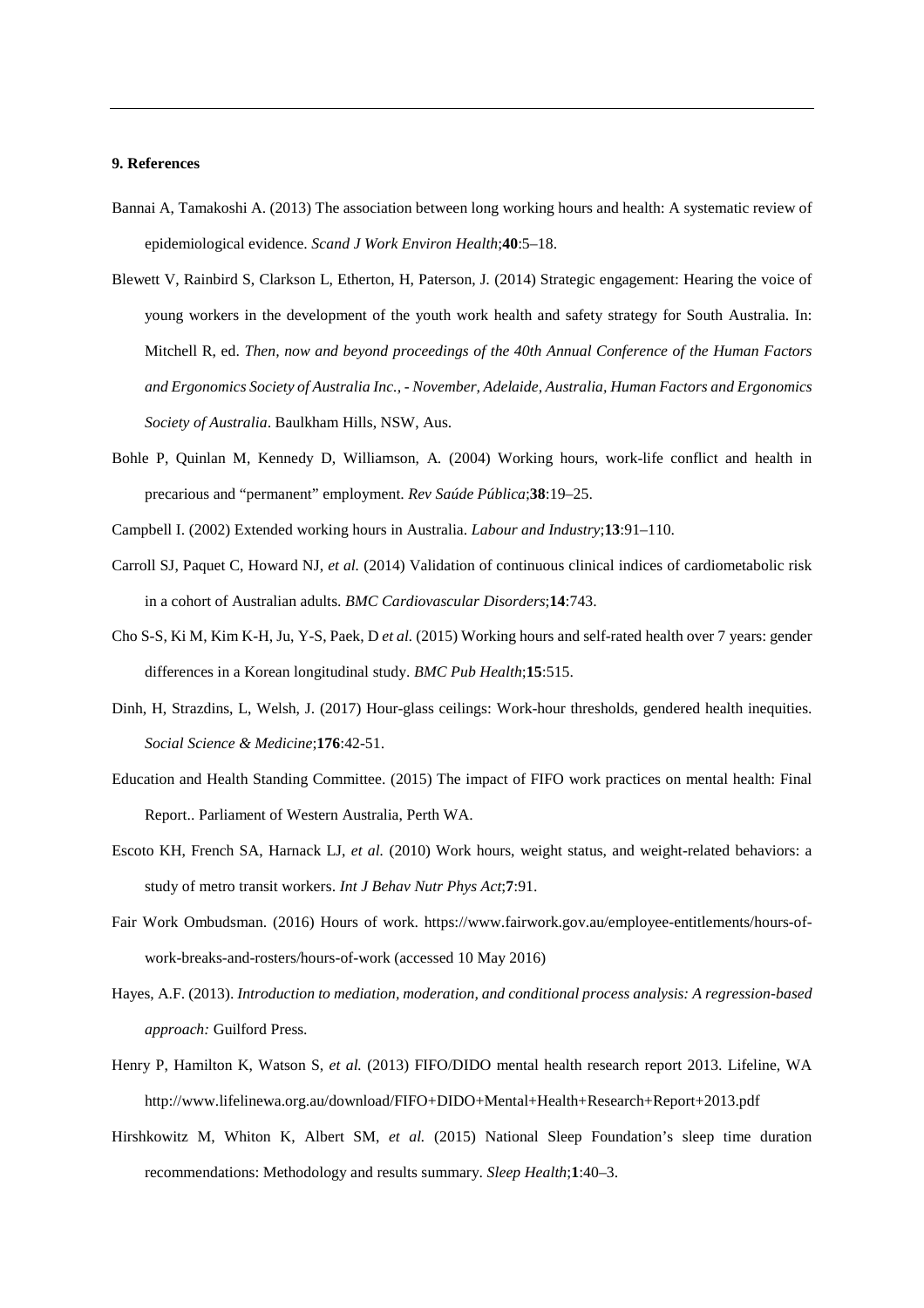- Hollenbeck J. (2013) Beyond occupational safety: Health and well-being promotion for young workers. *141st APHA Annual Meeting and Exposition*; 3304.1.
- Kawakami N, Araki S, Takatsuka N, *et al.* (1999) Overtime, psychosocial working conditions, and occurrence of non- insulin dependent diabetes mellitus in Japanese men. *J Epidemiol Community Health*;**53**:359–63.
- Kivimäki M, Nyberg ST, Batty, G.D. *et al.* (2015) Long working hours as a risk factor for atrial fibrillation: A multi-cohort study *Eur Heart Journal*;**38**:2621–28.
- Kivimäki M, Jokela M, Nyberg ST, *et al.* (2015) Long working hours and risk of coronary heart disease and stroke: A systematic review and meta-analysis of published and unpublished data for 603 838 individuals. *The Lancet*;**386**:1739–46.
- Knutson KL. Sleep duration and cardiometabolic risk: A review of the epidemiologic evidence. *Best Pract Res Clin Endocrinol Metab* 2010;**24**:731–43.
- Kobayashi T, Suzuki E, Takao S, *et al.* (2012) Long working hours and metabolic syndrome among Japanese men: A cross-sectional study. *BMC Pub Health*; **12:**395.
- Kyaw-Myint S, Smith SA, Beales D, Job, J, Straker, L*.* (2015) Work productivity loss among young workers. Canberra: Safe Work Australia.
- Le-Ha C, Beilin LJ, Burrows S, *et al.* (2013a) Oral contraceptive use in girls and alcohol consumption in boys are associated with increased blood pressure in late adolescence. *Eur J Prev Cardiol*;**20**:947–55.
- Le-Ha C, Beilin LJ, Burrows S, *et al.* (2013b) Gender difference in the relationship between passive smoking exposure and HDL-cholesterol levels in late adolescence. *J Clin Endocrinol Metab*;**98**:2126–35.
- Lingard HC, Francis V, Turner M. (2010) Work–family enrichment in the Australian construction industry: Implications for job design. *Construction Management and Economics*;**28**:467–80.
- Magee CA, Caputi P, Iverson DC. (2011) Short sleep mediates the association between long work hours and increased body mass index. *J Behav Med*;**34**:83–91.
- McKenzie F. (2016) Long distance commuting and regional development: A case study of Stawell, Victoria. Melbourne, VIC: Spatial Analysis and Research, Department of Transport, Planning and Local Infrastructure http://www.dtpli.vic.gov.au/\_data/assets/pdf\_file/0009/222939/Stawell-Report.pdf (accessed 10 May 2016)
- Nakagawa S. (2004) A farewell to Bonferroni: The problems of low statistical power and publication bias. *Behav Ecol*;**15**:1044–5.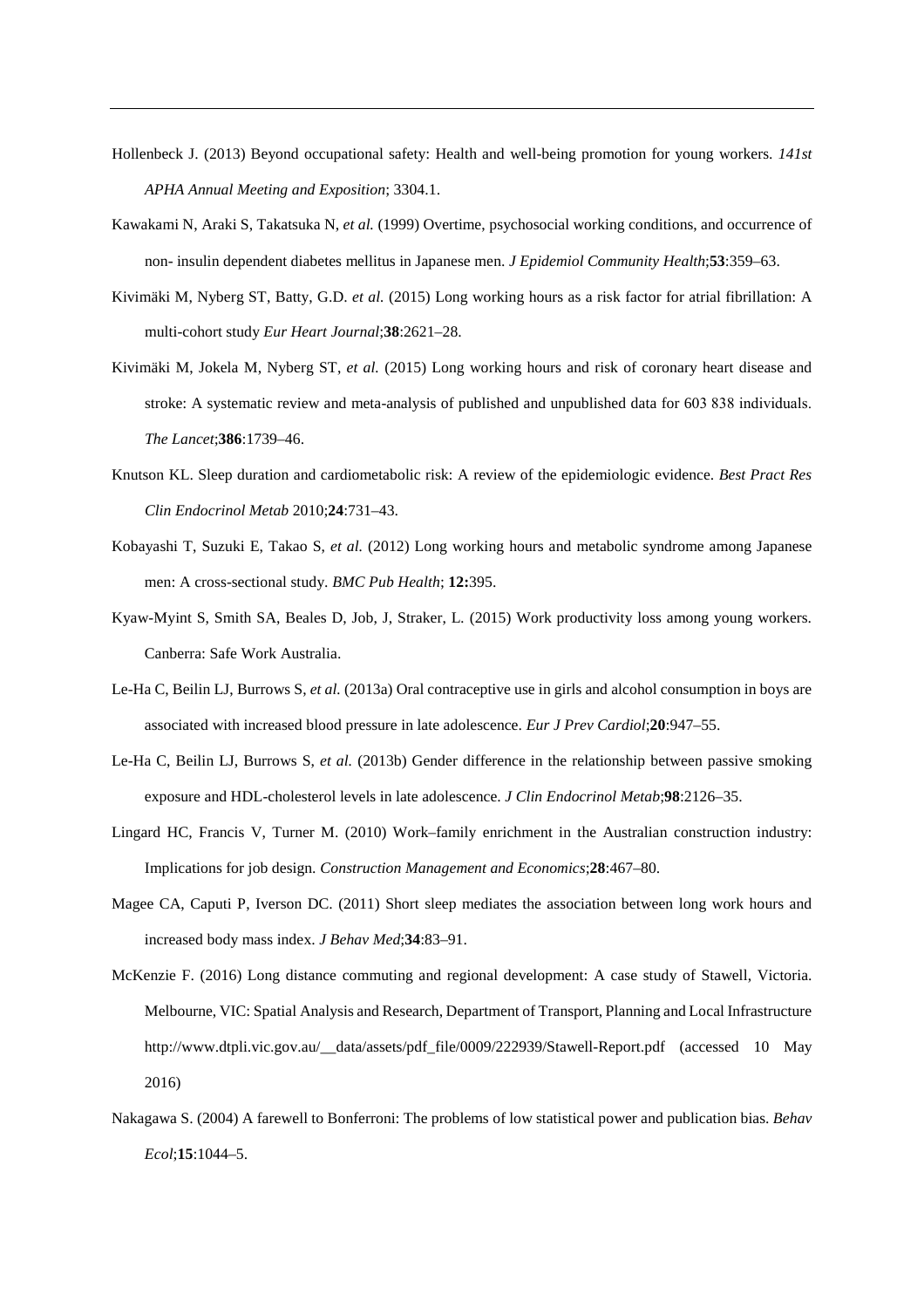- Nakamura K, Sakurai M, Morikawa Y, Miura, K, Ishizaki, M *et al.* (2012) Overtime work and blood pressure in normotensive Japanese male workers. *Am J Hypertens*;**25**:979–85.
- Newnham JP, Evans SF, Michael CA, *et al.* Effects of frequent ultrasound during pregnancy: A randomized controlled trial. *The Lancet* 1993;**342**:887–91.
- Okosun IS, Lyn R, Davis-Smith M, *et al.* (2010) .Validity of a continuous metabolic risk score as an index for modeling metabolic syndrome in adolescents. *Annals Epidemiol*;**20**:843–51.
- Park Y-S, Butler RJ. (2001) The safety costs of contingent work: Evidence from Minnesota. *J Labor Res* ;**22**:831– 49.
- Patel SR, Hu FB. (2004) Short sleep duration and weight gain: A systematic review. *Obesity* 2008;**16**:643–53
- Preacher, K.J., & Hayes, A.F. (2004). SPSS and SAS procedure for estimating indirect effects in simple mediation models. *Behavior Research Methods, Instruments, & Computers, 36*(4), 717-731.
- Reynolds AC, Dorrian J, Liu PY, *et al.* (2012) Impact of five nights of sleep restriction on glucose metabolism, leptin and testosterone in young adult men. *PloS one*;**7**:e41218.
- Safe Work Australia. (2010) Work-related injuries experienced by young workers in Australia, 2009-10. http://www.safeworkaustralia.gov.au/sites/SWA/about/Publications/Documents/764/work-related-injuriesexperienced-young-workers-Australia-2009-10.pdf
- Solovieva S, Lallukka T, Virtanen M. (2013) Psychosocial factors at work, long work hours, and obesity: A systematic review. *Scand J Work Environ Health*;**39**:241-58.
- Straker L, Beales D, Job J, Kyaw-Myint, S, Smith, A, *et al.* (2013) Young workers at risk: Absenteeism and presenteeism in Raine study 23 year olds. *Human Factors and Ergonomics Society of Australia Inc. (HFESA)*.
- Straker LM, Hall GL, Mountain J, *et al.* (2015) Rationale, design and methods for the 22 year follow-up of the Western Australian Pregnancy Cohort (Raine) Study. *BMC Pub Health*;**15**:887.

Straker L, Mountain J, Jacques A, *et al*. (2017) Cohort profile: The Western Australian pregnancy cohort (Raine) study – Generation 2. *Int J Epidemiol.* http://doi.org/10.1093/ije/dyw308

Van Dongen HPA, Maislin G, Mullington JM, *et al.* (2003) The cumulative cost of additional wakefulness: Doseresponse effects on neurobehavioral functions and sleep physiology from chronic sleep restriction and total sleep deprivation. *Sleep*;**26**:117–26.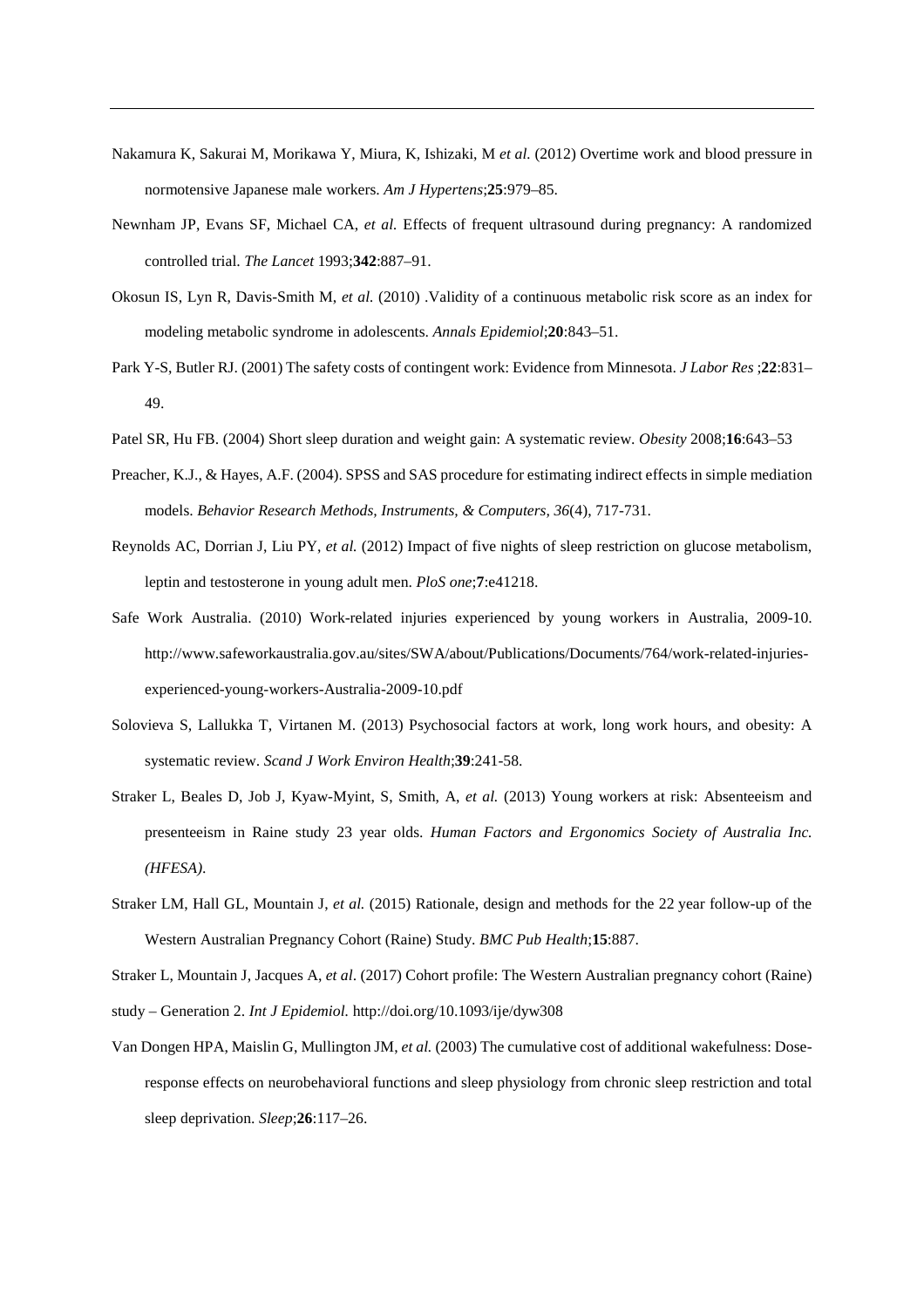- Virtanen M, Hekkilä, K, Jokela, M, *et al.* (2012) Long working hours and coronary heart disease: A systematic review and meta-analysis. *Am J Epidemiol*;**176**:586-96.
- Virtanen M, Ferrie J, Gimeno D, *et al.* (2009) Long working hours and sleep disturbances: The Whitehall II prospective cohort study. *Sleep*;**32**:737–45.
- Virtanen M, Ferrie JE, Singh-Manoux A, Shipley, MJ, Vahtera, J, *et al.* (2010) Overtime work and incident coronary heart disease: The Whitehall II prospective cohort study. *Eur Heart J*;**31**:1737–44.
- Watson NF, Badr MS, Belenky G, *et al.* (2015) Recommended amount of sleep for a healthy adult. *J Clin Sleep Med*;**11**. doi:10.5664/jcsm.4758
- Workplace Gender Equality Agency. Gender composition of the workforce: By industry. (2016) httpswww.wgea.gov.ausitesdefaultfiles---Gendercomposition-of-the-workforce-by-industry.pdf. https://www.wgea.gov.au/sites/default/files/2014-04-04-Gender%20composition-of-the-workforce-byindustry.pdf (accessed 10 May 2016).